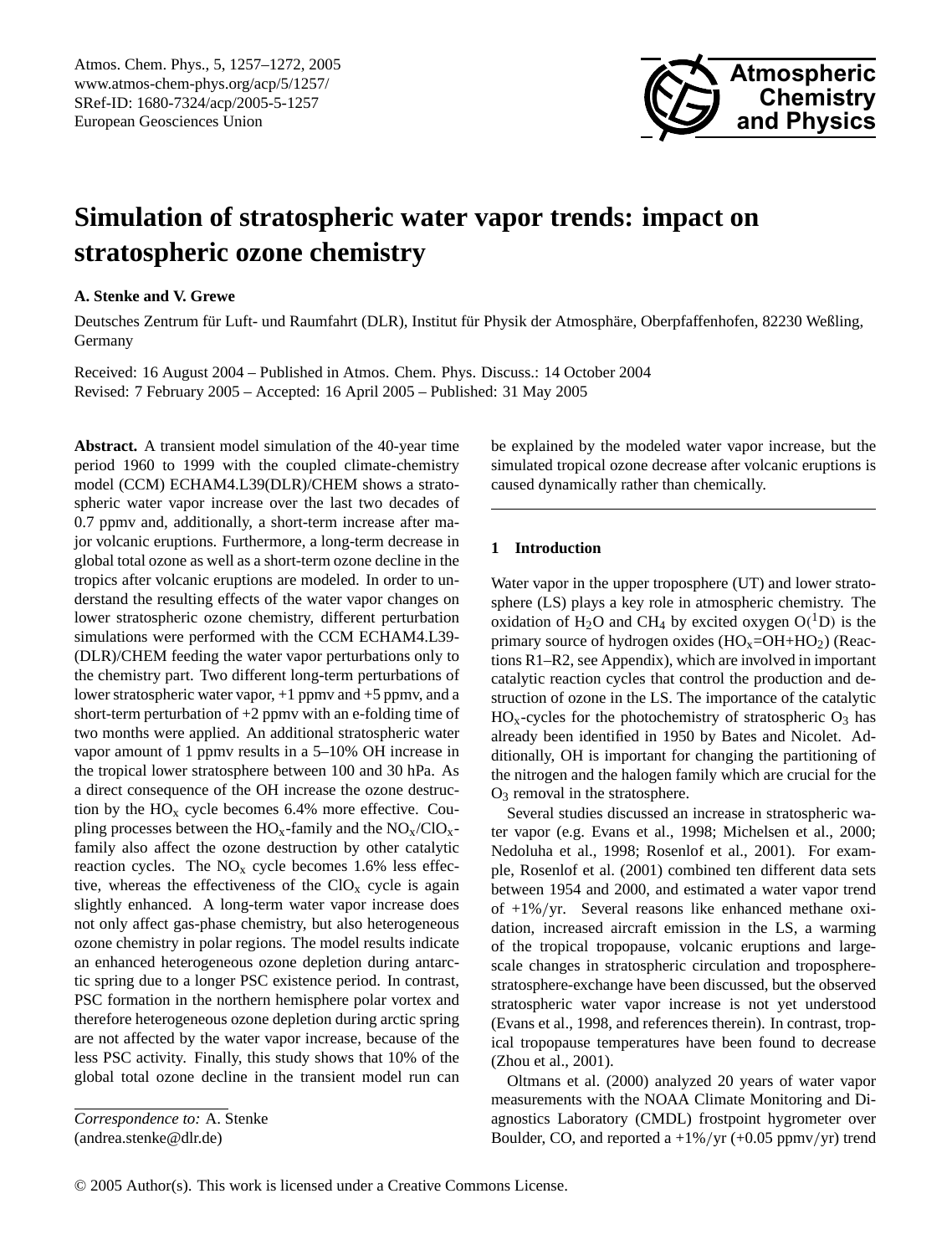

<span id="page-1-0"></span>**Fig. 1.** Time series of individual water vapor soundings with the CMDL frostpoint hygrometer between 24 and 26 km at Boulder, CO (black) [\(Oltmans et al.,](#page-15-4) [2000\)](#page-15-4), and of monthly mean water vapor mixing ratios from ECHAM4.L39(DLR)/CHEM at 40° N, 20 hPa (red) [\(Dameris et al.,](#page-14-2) [2005\)](#page-14-2). The linear trend with the 95% confidence interval is 0.044±0.012 ppmv/yr for Boulder and 0.029±0.007 ppmv/yr for the model simulation.

in the LS. Figure [1](#page-1-0) shows a comparison of this time series with a corresponding water vapor time series from a transient model simulation with ECHAM4.L39(DLR)- /CHEM [\(Dameris et al.,](#page-14-2) [2005\)](#page-14-2). Over the 20 year period between 1980 and 1999 both time series show a positive trend. However, over the 40 year period from 1960 to 1999 the model results do not show a sustained positive trend (see [Dameris et al.,](#page-14-2) [2005,](#page-14-2) for further information). The water vapor trend over Boulder (24–26 km) is  $+0.044\pm0.012$  ppmv/yr [\(Oltmans et al.,](#page-15-4) [2000\)](#page-15-4). The simulated water vapor trend is about 35% weaker, it amounts to  $+0.029\pm0.007$  ppmv/yr (the given uncertainties are the 95% confidence intervals using the t-statistic). A current study of [Randel et al.](#page-15-5) [\(2004\)](#page-15-5) reports a great disparity between the Boulder dataset and HALOE satellite data near Boulder regarding the decadal water vapor changes for the period 1992– 2002. For the period 1992–1996 both datasets show a reasonable agreement. After 1997 the Boulder balloon data further increase in time, while HALOE stays relatively constant, so that HALOE shows small or even negative water vapor trends in the LS for 1992–2002. However, after 2001 both datasets again show a good agreement with remarkably low and persistent water vapor anomalies. Taking into account the above mentioned uncertainties in stratospheric water vapor trends the magnitude of the modeled water vapor increase is comparable with observations. The modeled water vapor increase is mainly associated with a warming of the tropical tropopause, which is in contrast to the observations where water vapor changes and changes of the tropical tropopause temperature are apparently in disagreement, and to some extent  $(\approx 30\%)$ with the methane increase. <sup>6</sup> from text weiver one can take the same of the same of the same signal dependent on the same of the same of the same of the same of the same of the same of the same of the same of the same of the same of the same of th

Furthermore, the transient model simulation shows a decrease in global mean total ozone that is in agreement with observations (Fig. [2a](#page-1-1), for further information see Dameris et al., 2005). Over the 20 year period between 1980 and 1999 the global mean ozone decline amounts approximately 1.7%/decade (5.5 DU/decade). Several studies have shown



<span id="page-1-1"></span>**Fig. 2. (a)** Modeled total ozone deviations, deseasonalized with respect to the period 1979–1987 and expressed as percentages of the ground-based time average for the period 1964-1980, area-weighted mean 90◦ N–90◦ S (see [Fioletov et al.,](#page-14-3) [2002,](#page-14-3) for details of analysis). Red line shows a 13-month running mean. **(b)** Modeled total ozone deviations within the tropics ( $10°$  N– $10°$  S) averaged over the last three major volcanic eruptions, expressed as percentages of the average for the period 1964–1980. Month 0 indicates the minimum ozone value after the volcanic eruptions. The eruptions occurred between 8 and 23 months earlier. The red stars indicate the estimated reduction of the ozone column caused by the additional uplift during a volcanic period applying a linearized transport-chemistry column model.

budget significantly (e.g. [Evans et al.,](#page-14-1) [1998;](#page-14-1) [Dvortsov and](#page-14-4) [Solomon,](#page-14-4) [2001\)](#page-14-4). One objective of this study is to assess the contribution of the simulated water vapor increase to the analyzed ozone decrease in the above mentioned transient model simulation [\(Dameris et al.,](#page-14-2) [2005\)](#page-14-2).

Furthermore, the model simulation shows two pronounced water vapor peaks, associated with the eruption of the volcanos El Chichon (17.33◦ N, 93.20◦ W) in 1982 and Mount Pinatubo (15.13◦ N, 120.35◦ E) in 1991 (Fig. [1\)](#page-1-0). Enhanced water vapor mixing ratios are also seen in the Boulder dataset after the Pinatubo eruption in 1992 (Fig. [1\)](#page-1-0). The heating effect of additional volcanic aerosol on the tropical tropopause results in a short-term increase of stratospheric water vapor [\(Considine et al.,](#page-14-5) [2001\)](#page-14-5). In the model simulation the water vapor mixing ratios return to pre-volcanic levels approximately two years after the maximum value. Since both volcanos are located in the tropics within the upwelling branch of the Brewer-Dobson circulation, it is expected that the gasphase chemistry of the tropical LS is primarily influenced by a short-term increase in the water vapor loading. Figure [2b](#page-1-1) shows the simulated tropical ozone decline after the last three major volcanic eruptions. Beside the ozone trend analysis mentioned above a second major objective of this study is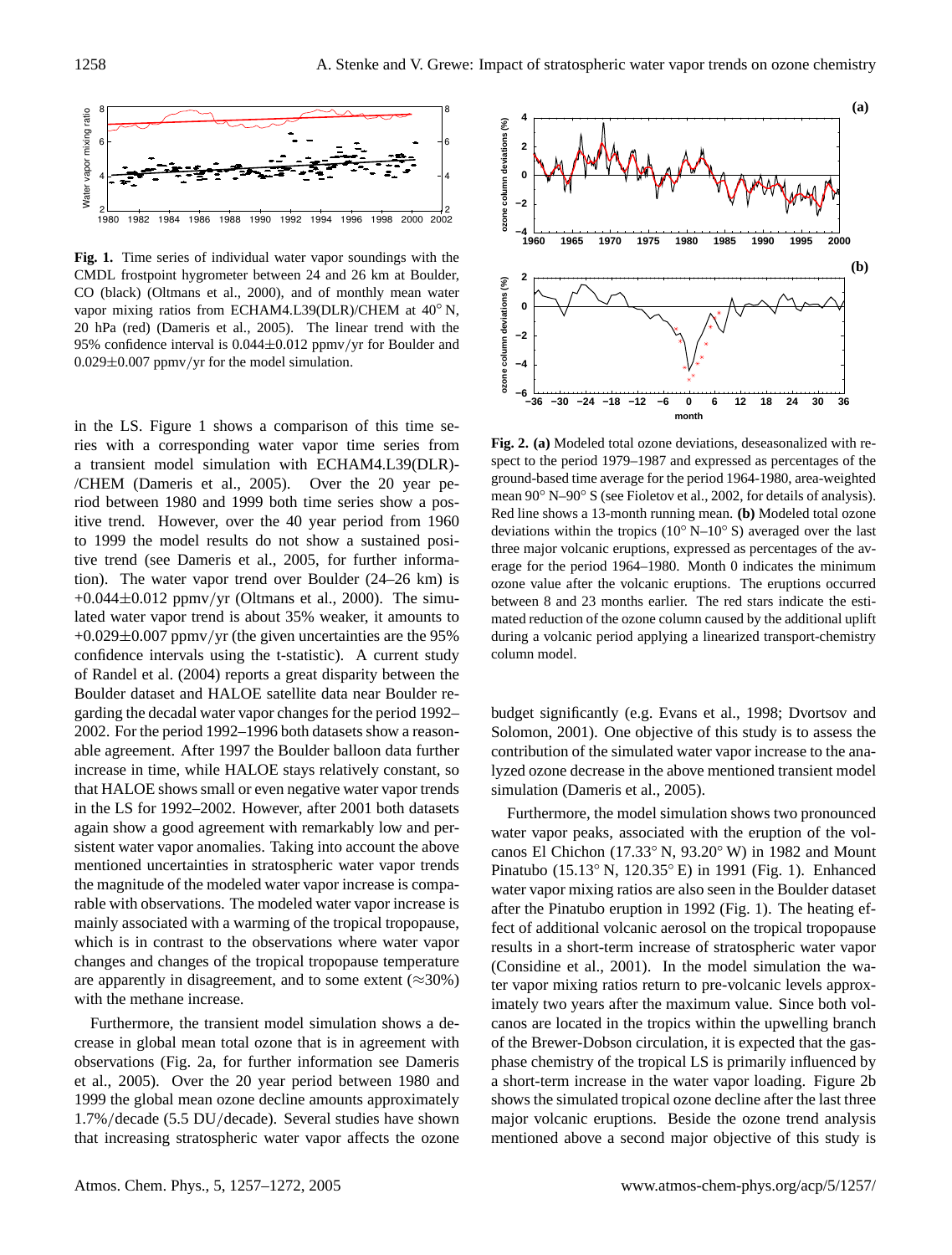to investigate whether these short-term ozone changes arise from a short-term water vapor increase.

In this paper we investigate the impact of stratospheric water vapor perturbations on ozone chemistry by model simulations with the coupled climate-chemistry model ECHAM4- .L39(DLR)/CHEM. We use a special method to prevent a feedback of the simulated water vapor increase to the model dynamics in order to separate the chemical effect. A short model description is given in the next section. Section [3](#page-4-0) describes the applied tracer approach. The results of our study are presented in Sects. [4.1](#page-6-0) and [4.2,](#page-8-0) followed by a discussion in Sect. [4.3.](#page-11-0) A summary is given in the last section.

## **2 Model description**

The coupled climate-chemistry model ECHAM4.L39(DLR)- /CHEM [\(Hein et al.,](#page-14-6) [2001,](#page-14-6) hereafter referred to as E39/C) consists of the dynamic part ECHAM4.L39(DLR) (E39) and the chemistry module CHEM. E39 is a spectral general circulation model, based on the climate model ECHAM4 [\(Roeck](#page-15-6)[ner et al.,](#page-15-6) [1996\)](#page-15-6), and has a vertical resolution of 39 levels up to the top layer centered at 10 hPa [\(Land et al.,](#page-14-7) [1999\)](#page-14-7). A horizontal resolution of T30 ( $\approx 6^{\circ}$  isotropic resolution) is used in this study. The tracer transport, parameterizations of physical processes and the chemistry are calculated on the corresponding Gaussian transform grid with a grid size of 3.75◦×3.75◦ . Water vapor, cloud water and chemical species are advected by a so-called semi-Lagrangian scheme.

The chemistry module CHEM [\(Steil et al.,](#page-15-7) [1998\)](#page-15-7) is based on the family concept. It includes stratospheric homogeneous and heterogeneous ozone chemistry and the most relevant chemical processes for describing the tropospheric background  $NO_x$ -CH<sub>4</sub>-CO-HO<sub>x</sub>-O<sub>3</sub> chemistry with 107 photochemical reactions, 37 chemical species and 4 heterogeneous reactions [\(R12–R15\)](#page-13-0) on polar stratospheric clouds (PSCs) and on sulfate aerosols. CHEM does not yet consider bromine chemistry. Mixing ratios of methane  $(CH<sub>4</sub>)$ , nitrous oxide  $(N_2O)$  and carbon monoxide  $(CO)$  are prescribed at the surface following [IPCC](#page-14-8) [\(2001\)](#page-14-8) for the year 2000. Zonally averaged monthly mean concentrations of chlorofluorocarbons (CFCs) and upper boundary conditions for total chlorine and total nitrogen are taken from the 2-D model of Brühl and Crutzen [\(1993\)](#page-14-9). Nitrogen oxide emissions at the surface (natural and anthropogenic sources), from lightning and aircraft are considered. The model set-up follows [Hein](#page-14-6) [et al.](#page-14-6) [\(2001\)](#page-14-6) except for the total amounts of emissions, lightning  $NO<sub>x</sub>$ , which is parameterized according to [Grewe et al.](#page-14-10) [\(2001\)](#page-14-10), and a more detailed sulfate aerosol chemistry.

The model E39/C can be run in two different modes: withand without-feedback. In the without-feedback mode the concentrations of the radiatively active gases  $H_2O$ ,  $O_3$ ,  $N_2O$ , and CFCs calculated by CHEM do not feed back to the radiative scheme of E39. Prescribed climatological mixing ratios of the radiatively active gases are used as input for the radiative scheme instead [\(Hein et al.,](#page-14-6) [2001\)](#page-14-6). Note that the transient model simulation reported by [Dameris et al.](#page-14-2) [\(2005\)](#page-14-2), on the other hand, was integrated in the with-feedback mode including the chemical feedbacks on radiatively active gases.

## 2.1 Model climatology

The model climatology was extensively validated in [Hein](#page-14-6) [et al.](#page-14-6) [\(2001\)](#page-14-6). Generally, the model offers a reasonable description of dynamic and chemical processes and of the parameter distributions in the troposphere and LS. In particular, the modeled dynamics in the northern hemisphere LS are in good agreement with observations. The model is able to reproduce the high interannual dynamic variability including the occurrence of stratospheric warmings. The subsidence of air masses inside the arctic polar vortex is also reproduced by the model. However, [Hein et al.](#page-14-6) [\(2001\)](#page-14-6) have also mentioned some model weaknesses which seem to be linked to a cold temperature bias in the southern hemisphere polar stratosphere. This temperature bias leads to a too cold and too stable polar vortex and, therefore, influences the antarctic ozone chemistry. This "cold-pole" problem is often considered as being an effect of the low model top at 10 hPa, but it should be mentioned that this problem is also present in a number of middle atmosphere models (e.g. [Pawson et al.,](#page-15-8) [2000\)](#page-15-8). Sometimes, even the use of this kind of models for coupled chemistry-climate simulations is questioned [\(Austin](#page-14-11) [et al.,](#page-14-11) [1997\)](#page-14-11). Nevertheless, the results of [Hein et al.](#page-14-6) [\(2001\)](#page-14-6) and further studies of [Schnadt et al.](#page-15-9) [\(2002\)](#page-15-9) show that CCMs with a model top centered at 10 hPa and an adequate vertical resolution in the UT/LS region are appropriate to investigate chemistry-climate interactions in the LS. Furthermore, a recent inter-comparison of different CCMs by [Austin et al.](#page-14-12) [\(2003\)](#page-14-12) revealed that low top models reproduce the observed total ozone distribution as well as high top models. Possible effects of the above mentioned model weaknesses on the results of our study will be discussed in the concluding discussion.

#### 2.1.1 Water vapor

Figure [3](#page-3-0) displays the modeled annual and zonal mean water vapor and methane mixing ratios as well as the zonal mean of the quantity  $2 \times CH_4 + H_2O$ . The modeled water vapor distribution shows a strong vertical gradient in the tropopause region following the vertical temperature gradient. Minimum water vapor mixing ratios occur right above the tropical tropopause where the temperatures are lowest. Therefore, the model reproduces the observed water vapor distribution in the UT/LS region reasonably. However, the observed meridional water vapor gradient is not adequately represented in the model which is probably caused by numerical diffusion of the advection scheme. As already stated in [Hein et al.](#page-14-6) [\(2001\)](#page-14-6), modeled stratospheric water vapor mixing ratios are systematically higher than observed (see also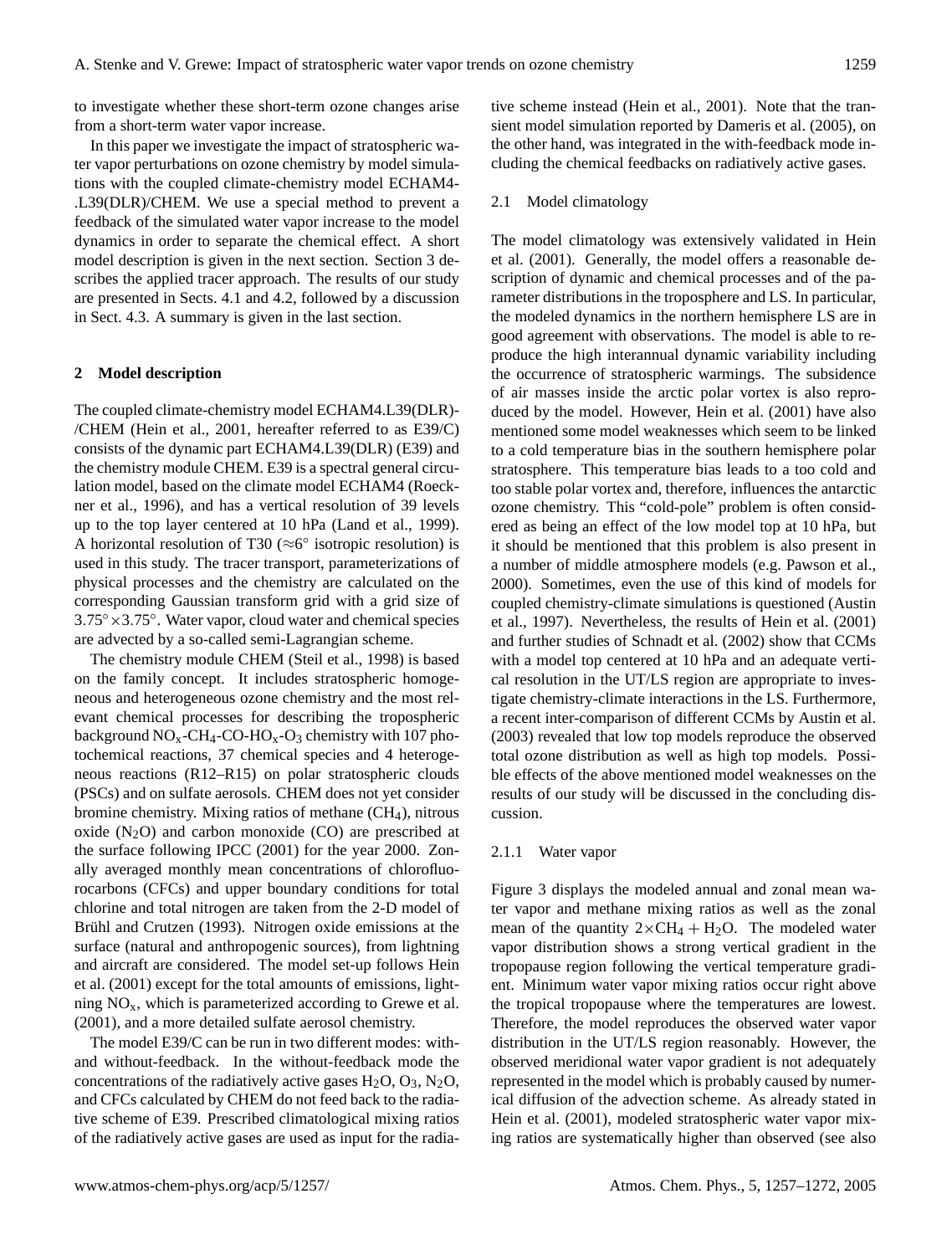

<span id="page-3-0"></span>**Fig. 3.** Annual average of **(a)** zonal mean water vapor mixing ratios (ppmv), **(b)** zonal mean methane mixing ratios (ppmv) and (c) zonal mean  $2 \times CH_4 + H_2O$  (ppmv). Averaged over the last 10 years (1990–1999) of the transient model simulation [\(Dameris](#page-14-2) [et al.,](#page-14-2) [2005\)](#page-14-2).

Fig. [1\)](#page-1-0). A comparison between modeled temperatures and ECMWF reanalysis reveals a warm temperature bias near the model's tropical tropopause [\(Land et al.,](#page-14-7) [1999\)](#page-14-7), which results in enhanced entry level mixing ratios  $[H_2O]_e$  (modeled: 5.9 ppmv, observed: 3.6–4.1 ppmv; [SPARC,](#page-15-10) [2000\)](#page-15-10). The southern polar stratosphere is characterized by strong dehydration in antarctic winter which is overestimated in the model. This behavior can be directly attributed to the too cold and too stable antarctic polar vortex [\(Hein et al.,](#page-14-6) [2001\)](#page-14-6).

The modeled methane distribution is shown in Fig. [3b](#page-3-0). In the tropics the methane mixing ratio decreases from about 1.65 ppmv to 1.2 ppmv near 10 hPa which is in good agreement with HALOE observations [\(Rosenlof,](#page-15-11) [2002\)](#page-15-11). The meridional gradient of methane is slightly underestimated in the model. As mentioned in [Hein et al.](#page-14-6) [\(2001\)](#page-14-6) this might be taken as an indication for an effect of the low upper boundary.

In order to exclude an upper boundary effect on the modeled water vapor distribution Fig. [3c](#page-3-0) shows the zonal mean mixing ratio of the quantity  $2 \times CH_4 + H_2O$ . The quantity  $2 \times CH_4 + H_2O$  should be nearly uniform throughout the stratosphere away from regions of dehydration in the winter polar vortex. The distribution of the quantity  $2 \times CH_4 + H_2O$ is dominated by the modeled water vapor distribution. Away from the southern polar region the distribution is nearly constant, whereas northern hemispheric values are slightly higher than in the southern hemisphere which is caused by the water vapor distribution. Figure [3c](#page-3-0) does not show a substantial increase of the quantity  $2 \times CH_4 + H_2O$  towards the model top. Therefore, an upper boundary effect on the modeled water vapor is not expected.

#### 2.1.2 Hydroxyl radical

Since the hydroxyl radical (OH) plays a crucial role for the present study, possible model deficiencies have to be considered. Figure [4](#page-4-1) shows a vertical cross-section of the zonally and monthly averaged OH distribution in E39/C. Because of the extreme variability of OH in time and space due to the high dependency on the solar zenith angle [\(Hanisco](#page-14-13) [et al.,](#page-14-13) [2001\)](#page-14-13), in situ OH measurements are not appropriate for model evaluation. [Spivakovsky et al.](#page-15-12) [\(2000\)](#page-15-12) calculated a global climatological distribution of tropospheric OH (referred to  $OH_{Sp}$  hereafter) using observations of precursors for OH like  $O_3$ , H<sub>2</sub>O, CO, hydrocarbons and NO<sub>t</sub> (defined as  $NO_2 + NO + 2N_2O_5 + NO_3 + HNO_2 + HNO_4$ , [Spivakovsky et al.,](#page-15-12) [2000\)](#page-15-12) as well as observed temperatures and cloud optical depths as input for a photochemical box model.  $OH_{Sp}$  shows the highest zonal mean OH concentrations in the tropics at ca. 600 hPa, peaking at about  $25 \times 10^5$  molecules/cm<sup>3</sup>. Within this altitude range the tropical OH concentrations in E39/C are in good agreement with OH<sub>Sp</sub>. The OH distribution in E39/C has its maximum closer to the surface. This might be associated with the missing effects of non-methane-hydrocarbons (NMHCs) on OH in E39/C. OH is depleted over forested tropical continents by the influence of NMHCs [\(Lawrence et al.,](#page-14-14) [2001\)](#page-14-14). In both OH distributions the maximum OH concentrations are shifted to the respective summer hemisphere during January and July, following the position of the sun. During April and October both OH distributions are mostly hemispherically symmetric. The mid-latitudes exhibit a strong seasonal cycle that is associated with sunlight and water vapor variations. Both OH distributions show very low OH concentrations at high latitudes during winter. OH $_{Sp}$  shows a more pronounced vertical gradient between 500 and 100 hPa. Hence E39/C slightly overestimates the OH concentrations in this altitude range. Generally, the comparison of both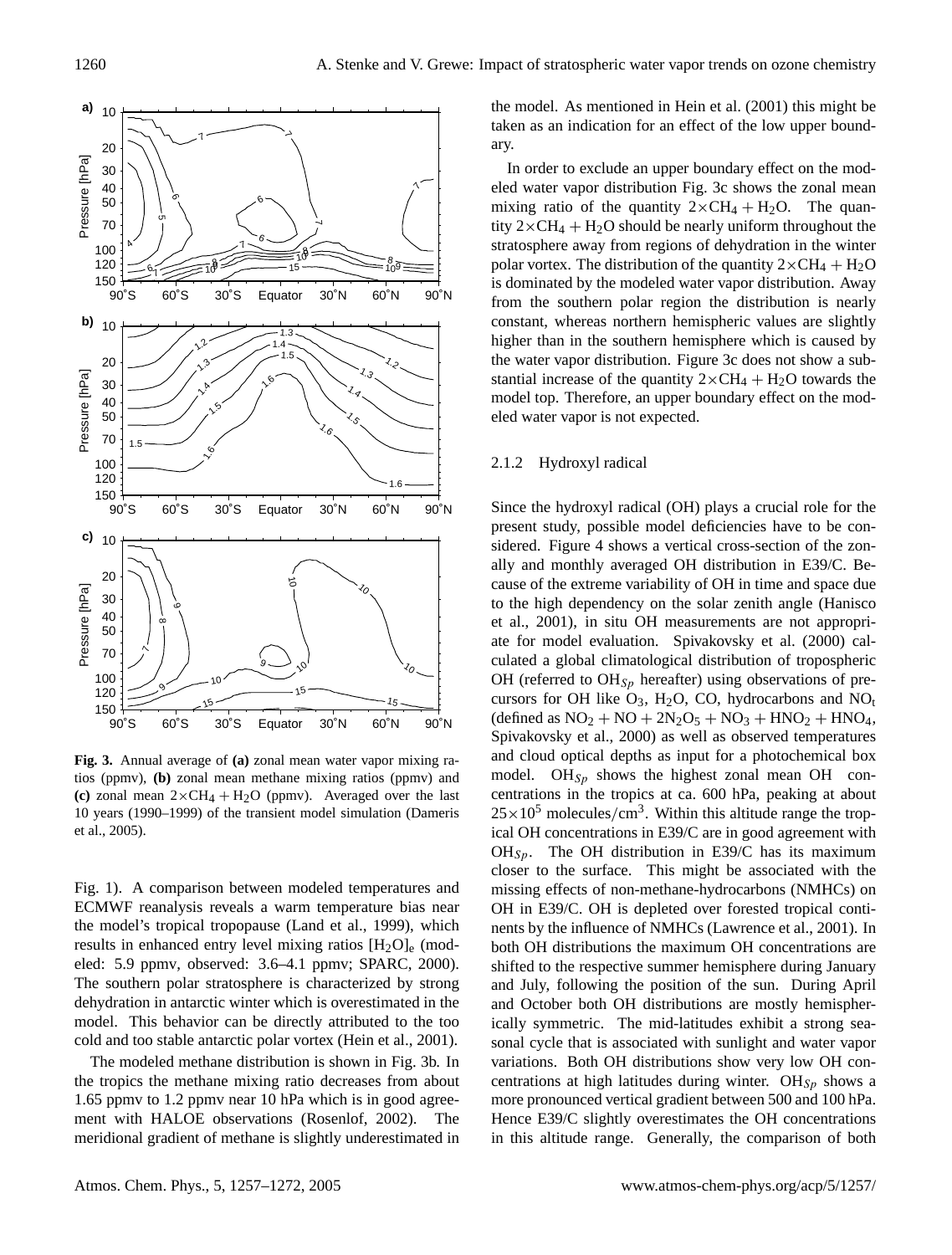

<span id="page-4-1"></span>**Fig. 4.** Zonally and monthly averaged distribution of OH (10<sup>5</sup> molecules/cm<sup>3</sup> ) for January **(a)**, April **(b)**, July **(c)** and October **(d)** as modeled with E39/C. The figure shows a 10-year-climatology, 2000 climate.

**Table 1.** Overview of analyzed model experiments.

<span id="page-4-2"></span>

| EXP         | feedback mode | $H2O$ perturbation                                            | simulation period                                |
|-------------|---------------|---------------------------------------------------------------|--------------------------------------------------|
| <b>CNTL</b> |               | without feedback 0 ppmy, reference simulation                 | 11 years                                         |
| VOLC        |               | without feedback 2 ppmy, July and August, short-term increase | 5 annual cycles July-June (last 5 years of CNTL) |
| $H2O-1$     |               | without feedback 1 ppmv, long-term increase                   | 11 years                                         |
| $H2O-5$     |               | without feedback 5 ppmy, long-term increase                   | 11 years                                         |

OH distributions shows that for the matter of this study the modeled OH distribution is realistically enough reproduced.

# <span id="page-4-0"></span>**3 Methodology**

#### 3.1 Water vapor perturbations

Increasing stratospheric water vapor affects atmospheric dynamics as well as the chemical composition of the atmosphere. Either effect contributes to a modified ozone distribution. In turn, the changed ozone distribution again affects atmospheric dynamics. For a better understanding of coupling processes between atmospheric chemistry and dynamics this study investigates the impact of an additional water vapor loading on stratospheric chemistry without changing atmospheric dynamics. Therefore, the model was run without feedback effects of the modeled water vapor increase on model dynamics. For this purpose a special tracer approach was introduced in E39/C: Two water vapor tracers are distinguished – the background water vapor and a water vapor perturbation. The radiative calculations are performed with the background water vapor and the model chemistry is computed with the "chemical" water vapor. The "chemical" water vapor field is defined as follows:

# $H_2O<sub>Chemistry</sub> = H_2O<sub>Background</sub> + H_2O<sub>Perturbation</sub>$

The water vapor perturbation is transported like an arbitrary tracer by the semi-Lagrangian advection scheme of E39/C. In order to treat the water vapor perturbation as realistic as possible it has to pass the same physical source and sink processes as the background water vapor. These processes include convection, condensation and vertical exchange by turbulence. This means, if cloud formation and precipitation cause a reduction of the background water vapor content by 10% within one model grid box, then the amount of the water vapor perturbation within this grid box is also reduced by 10%. The water vapor perturbation is fixed to a constant value within the tropical LS at each integration time step.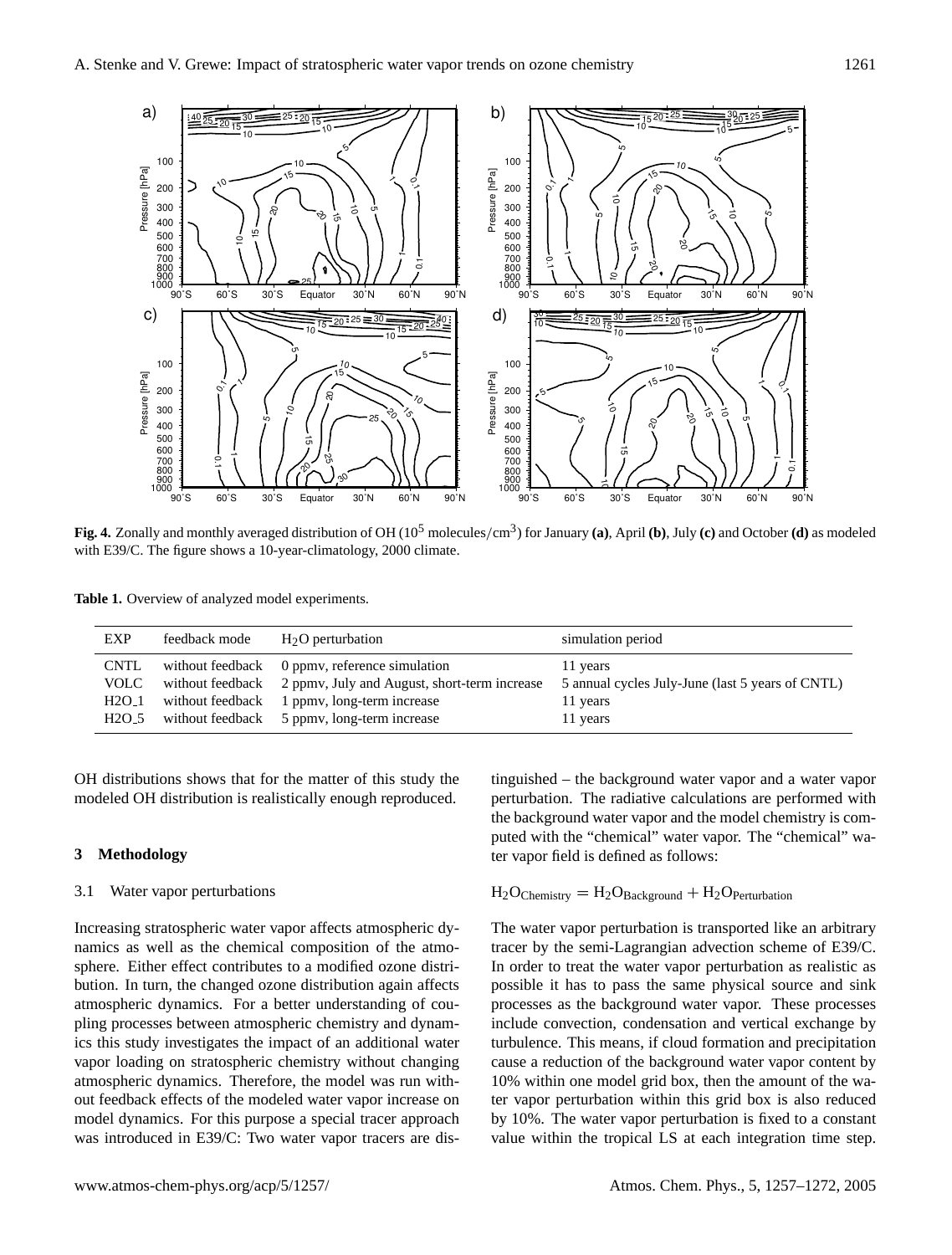

<span id="page-5-2"></span>**Fig. 5.** Five annual cycles of the zonal mean water vapor perturbation (ppmv) at 89 hPa, 30◦ N/S (upper panel) and 60◦ N/S (lower panel) of the simulation VOLC. Solid line: northern hemisphere; dashed line: southern hemisphere.

Below 200 hPa the perturbation field is set to zero since this study concentrates on the stratosphere.

## 3.2 Experimental design

For the current study various model simulations with E39/C were performed. A short overview of the performed simulations is given in Table [1.](#page-4-2) The model was run in the withoutfeedback mode. Thus, all experiments have identical meteorology. The adopted mixing ratios of greenhouse gases and NO<sup>x</sup> emissions of different sources represent atmospheric conditions of the year 2000 (Tables [2](#page-5-0) and [3\)](#page-5-1). The simulations CNTL, H2O<sub>-1</sub> and H2O<sub>-5</sub> were integrated over 11 years in a quasi-stationary state (time slice simulations). The last five years of the integration period were analyzed. The simulation CNTL was performed without a water vapor perturbation as reference simulation. As mentioned above, this paper deals with two different objectives: 1. Chemical impact of a short-term increase of stratospheric water vapor after a volcanic eruption. Therefore, an ensemble of five 1-yearsimulations was analyzed, representing the last five years of CNTL (hereafter referred to as VOLC). Each annual cycle starts in July, since the Mount Pinatubo eruption occurred 15 June 1991. During July and August additional water vapor is "emitted" in the tropical lower stratosphere by the above

<span id="page-5-0"></span>**Table 2.** Mixing ratios of greenhouse gases adopted for the year 2000 as recommended by [IPCC](#page-14-8) [\(2001\)](#page-14-8).

|     | $CO_2$ (ppmv) $CH_4$ (ppmv) $N_2O$ (ppbv) $Cl_V$ (ppbv) |  |     |  |  |
|-----|---------------------------------------------------------|--|-----|--|--|
| 375 | 1.76                                                    |  | 2.7 |  |  |

<span id="page-5-1"></span>**Table 3.** NO<sub>x</sub> emissions adopted for the year 2000 (\*taking into account [IPCC,](#page-14-8) [2001,](#page-14-8) rates of increase).

| $NOx$ source      | Global source<br>(Tg(N)/yr) | Reference                   |
|-------------------|-----------------------------|-----------------------------|
| Air traffic       | 0.7                         | Schmitt and Brunner (1997)* |
| Lightning         | $\approx$ 5                 | Grewe et al. (2001)         |
| Industry, Traffic | 33.0                        | Benkovitz et al. (1996)*    |
| Soils             | 5.6                         | Yienger and Levy $(1995)^*$ |
| Biomass burning   | 7.1                         | Hao et al. (1990)*          |

mentioned method. The water vapor perturbation in the tropical LS is set to 2 ppmv. For the rest of the year the emission is stopped. Five different years were chosen to cover a range of dynamical situations. Figure [5](#page-5-2) shows the annual cycle of the water vapor perturbation for the five simulations at 89 hPa at 30◦ N/S and 60◦ N/S. Within the tropics the perturbation shows a rapid decrease after the peak in August. The e-folding time of the perturbation is 2 months. The variability within the ensemble of five 1-year-simulations is very small. At 30° the interhemispheric differences are just as little as the differences between the different annual cycles of VOLC. At 60° the interhemispheric differences are much more pronounced. In the northern hemisphere the perturbation peaks in September whereas the southern hemispheric peak occurs 3 month delayed in December. This pattern indicates a more intense northward transport in the model within the lowermost stratosphere during summer. This transport pattern has also been identified by [Grewe et al.](#page-14-17) [\(2004\)](#page-14-17) who studied the impact of horizontal transport caused by streamers on the chemical composition of the tropopause region.

2. Chemical impact of a long-term stratospheric water vapor increase. For that purpose two long-term perturbation experiments were performed, H2O<sub>-1</sub> and H2O<sub>-5</sub>. In H2O<sub>-5</sub> the water vapor perturbation in the tropical LS is set to ca. 5 ppmv. This value corresponds roughly to a doubling of water vapor within the LS. This model experiment was designed as a maximum impact scenario. Taking into account a stratospheric water vapor trend of +0.05 ppmv/yr the doubling of water vapor would be reached in ca. 100 years. The simulation H2O<sub>-1</sub> was performed like H2O<sub>-5</sub>, but the perturbation was set to 1 ppmv. Figure [6](#page-6-1) shows the climatological mean distribution of the water vapor perturbation in H2O 5 for January and July. The dark shaded area indicates the "source region" where the perturbation is fixed.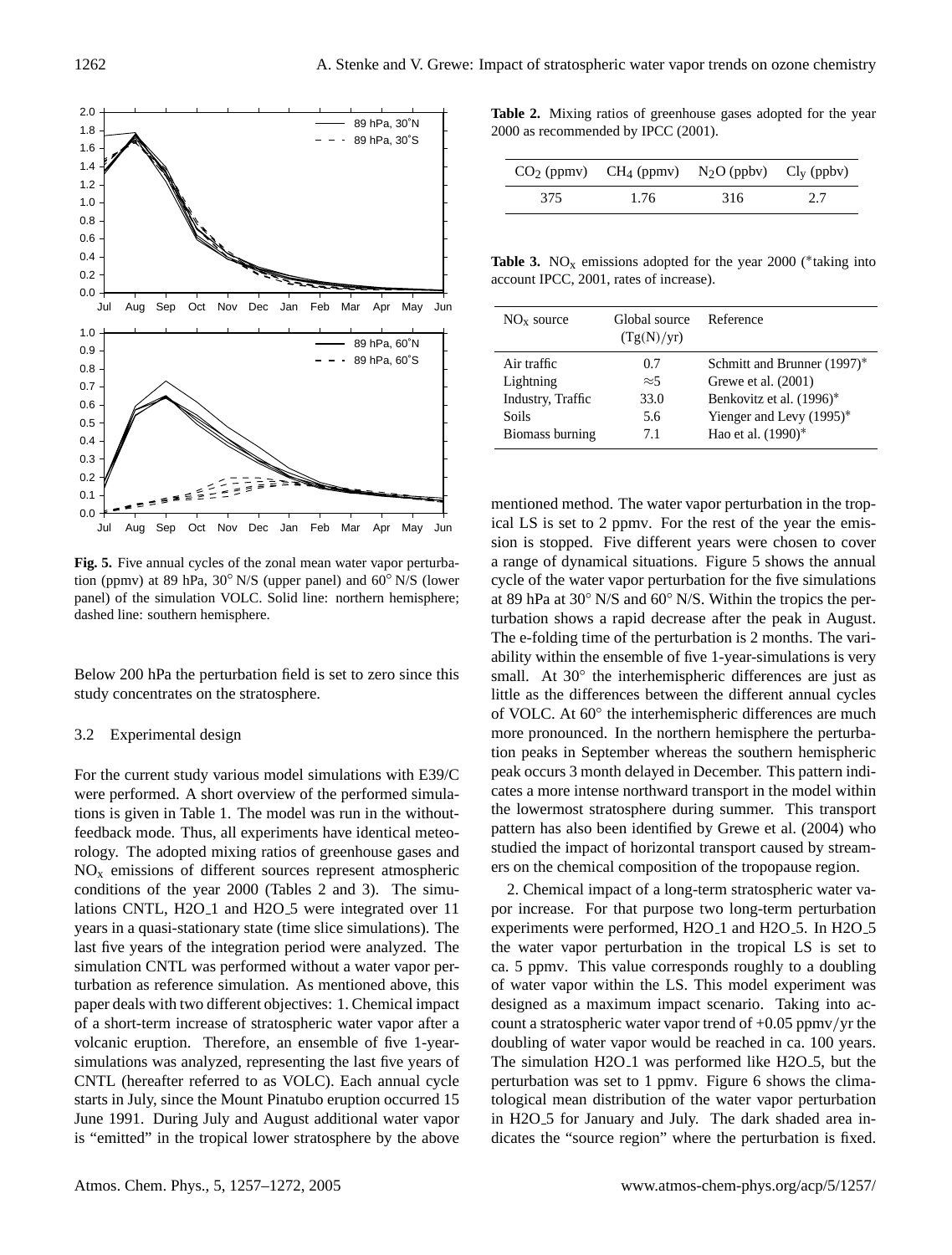

<span id="page-6-1"></span>**Fig. 6.** Zonally averaged volume mixing ratio of the water vapor perturbation (ppmv). This figure displays the mean over 5 analyzed years, simulation H2O<sub>-5</sub>. The gray-shaded area marks the tropical "source region" of the water vapor perturbation.

Approximately 70% of the tropical perturbation can be found around 70 $\degree$  N ( $\approx$ 3.5 ppmv), whereas the perturbation is much lower around 70◦ S (southern hemispheric values 15%–20% lower than northern hemispheric values). Again, these results indicate a more intense northward transport. The antarctic winter stratosphere is characterized through strong dehydration. The dehydration of the arctic winter stratosphere is less intensive. Generally, the results for simulation H2O<sub>-1</sub> show the same pattern, just the absolute values are 5 times smaller.

## **4 Results**

In this section the impact of a short-term increase of stratospheric water vapor (Sect. [4.1\)](#page-6-0) as well as two different longterm water vapor perturbations (Sect. [4.2\)](#page-8-0) on stratospheric ozone chemistry are analyzed in detail. The description of chemical processes and reactions (see Appendix) is limited to those which are important for this study. A complete description of stratospheric ozone chemistry can be found e.g. in [Seinfeld and Pandis](#page-15-15) [\(1998\)](#page-15-15).



<span id="page-6-2"></span>**Fig. 7.** Relative changes (%) of zonal mean OH concentration at 50 hPa (upper panel) and 80 hPa (lower panel) depending on latitude and season, VOLC-CNTL/CNTL. Heavy (light) shaded areas indicate the 99% (95%) significance level of the displayed changes  $(t$ -test).

#### <span id="page-6-0"></span>4.1 Short-term increase of stratospheric water vapor

This section deals with the impact of a short-term increase of stratospheric water vapor as associated with strong volcanic eruptions like the Mount Pinatubo eruption in 1991 (simulation VOLC). It should be pronounced that the impact of the additional volcanic aerosol surface area on ozone chemistry is not taken into account.

Since water vapor is an important source of odd hydrogen (Reaction [R1\)](#page-13-0) the short-term water vapor increase results in an enhanced stratospheric OH concentration. Figure [7](#page-6-2) shows the percentage changes of the OH concentration at 50 hPa (upper panel) and 80 hPa (lower panel) in the VOLC simulation depending on latitude and season. The OH concentration increases in both hemispheres. The most pronounced changes occur within the tropics associated with the highest H2O perturbation. The tropical OH increase peaks with up to 15% at 80 hPa in July and with up to 7% at 50 hPa in August. The 50 hPa level is above the "source" region of the H<sub>2</sub>O perturbation ( $\approx$ 96–70 hPa). This indicates that the modeled upward transport within the tropics between 80 and 50 hPa takes about one month. Of special interest are the two peaks at ca.  $\pm 30 - 40^\circ$  at 80 hPa. This pattern is linked to the polwards and downwards transport of the maximum OH signal. In contrast, at 50 hPa the maximum is located symmetrically around the equator. The changes within the polar winter regions are not relevant due to the low OH background concentrations.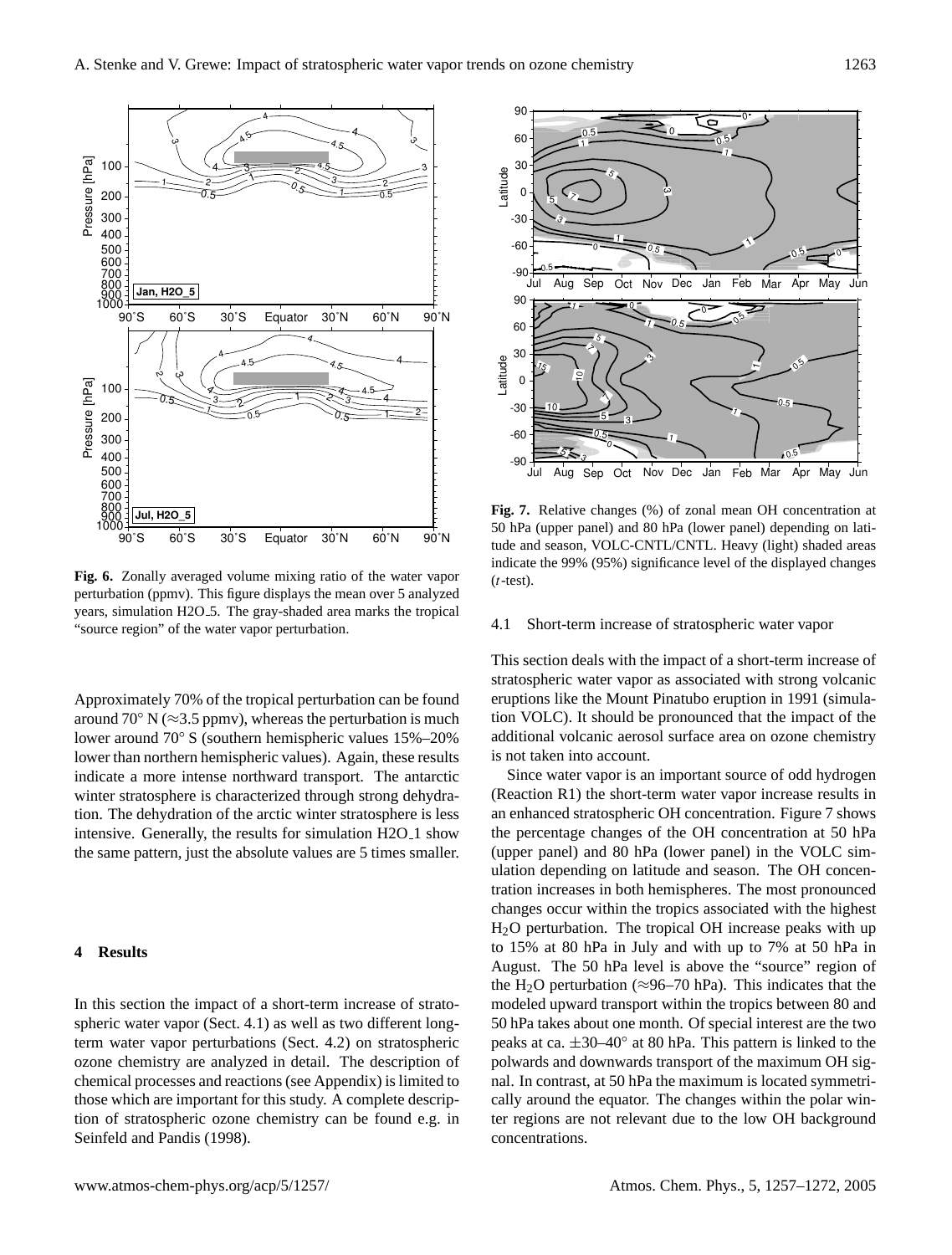

<span id="page-7-0"></span>**Fig. 8.** Percentage increase/decrease of different ozone destroying cycles/reactions in VOLC compared to CNTL at 50 hPa. Upper panel: tropics, lower panel: sum of northern and southern midlatitudes (45◦ ).

Changing stratospheric OH levels affect the different ozone destruction reactions. Figure [8](#page-7-0) shows the relative changes of the effectiveness of the  $HO_x$ ,  $ClO_x$  and  $NO<sub>x</sub>$  cycle (Reactions [R3](#page-13-0) and [R4\)](#page-13-0) as well as of the reaction  $H_2O + O(^1D) \rightarrow 2OH$  (removal of odd oxygen) at 50 hPa and different latitudes (upper panel: tropics, lower panel: mid-latitudes) caused by the stratospheric OH increase. The background contribution of the different processes to the ozone destruction in CNTL is given in the first row of Table [4,](#page-8-1) the relative changes of ozone loss rates for August and December are given in rows 3 and 4. The dominant effect of higher water vapor concentrations is the increasing ozone destruction through the  $HO<sub>x</sub>$  cycle. Within the tropics the increase of the  $HO<sub>x</sub>$  cycle peaks in September with approximately 7% compared to CNTL. Additionally, the reaction  $H_2O + O(^1D)$  becomes more effective, but this reaction has only little importance. Enhanced  $HO<sub>x</sub>$  levels also change the catalytic effectiveness of  $ClO<sub>x</sub>$  and  $NO<sub>x</sub>$  cycle. On the one hand, chlorine activation is intensified through Reaction [\(R6\)](#page-13-0). Reaction [\(R7\)](#page-13-0) additionally benefits chlorine catalyzed ozone depletion in the LS. As displayed in Fig. [8](#page-7-0) the ozone loss through the  $ClO<sub>x</sub>$  cycle is slightly intensified. On the other hand, additional  $HO<sub>x</sub>$  tends to reduce ozone loss by the  $NO<sub>x</sub>$  cycle via Reaction [\(R5\)](#page-13-0). However, the changes of the NO<sub>x</sub> cycle are negligible ( $\leq$ -1%). Qualitatively, the mid-latitudes show the same results as the tropics. The changes of the effectiveness are less pronounced than in



<span id="page-7-1"></span>**Fig. 9.** Relative changes (0.01%) of zonal mean total ozone depending on latitude and season, VOLC-CNTL/CNTL. Heavy (light) shaded areas indicate the 99% (95%) significance level of the displayed changes (t-test).

the tropics since the OH increase is less. Additionally, the peaks are slightly shifted to November/December due to the transport times between tropics and mid-latitudes.

The changing ozone destruction yields a global reduction of total ozone except in tropical and mid-latitude regions during July as presented in Fig. [9.](#page-7-1) The short-term total ozone increase within the tropics during July is associated with an intensified oxidation of methane caused by the additional OH and the resultant increase in ozone production via Reactions [\(R8\)](#page-13-0)–[\(R11\)](#page-13-0). This increased ozone production is restricted to the altitude range 100–80 hPa and compensates the enhanced effectiveness of the  $HO<sub>x</sub>$  cycle. The enhanced ozone production is to some extent counterbalanced by a more intensive  $NO<sub>x</sub>$  cycle, but the extra ozone production dominates. One month later the water vapor perturbation has also reached higher altitudes, where the ozone depletion by the  $HO<sub>x</sub>$  cycle becomes more important. Then, the enhanced ozone destruction by the  $HO<sub>x</sub>$  cycle overcompensates the increased ozone production at lower altitudes. Whether a tropical water vapor perturbation leads to ozone loss or ozone production depends on the relative contributions of the above mentioned mechanisms, which are dependent on pressure, latitude and season.

No results are shown for southern high latitudes during antarctic winter and spring in Fig. [9.](#page-7-1) Right after the initialization of the experiments the model results show an unrealistic  $CIONO<sub>2</sub>$  increase at the upper boundary in the region of the polar vortex edge. Dynamical reasons for this  $CIONO<sub>2</sub>$ increase are not possible, since the experiments CNTL and VOLC simulate identical meteorology. Chemical conversion between the individual members of the ClX-family caused by the OH increase is also very unlikely, since the changes of other chemical species like HCl or  $ClO<sub>x</sub>$  do not show an adequate behavior. Numerical effects of the semi-Lagrangian advection scheme are the most probable explanation for this behavior. In some extreme cases the semi-Lagrangian advection scheme may lead to a counter gradient vertical transport [\(Grewe et al.,](#page-14-18) [2002\)](#page-14-18). This problem is only present in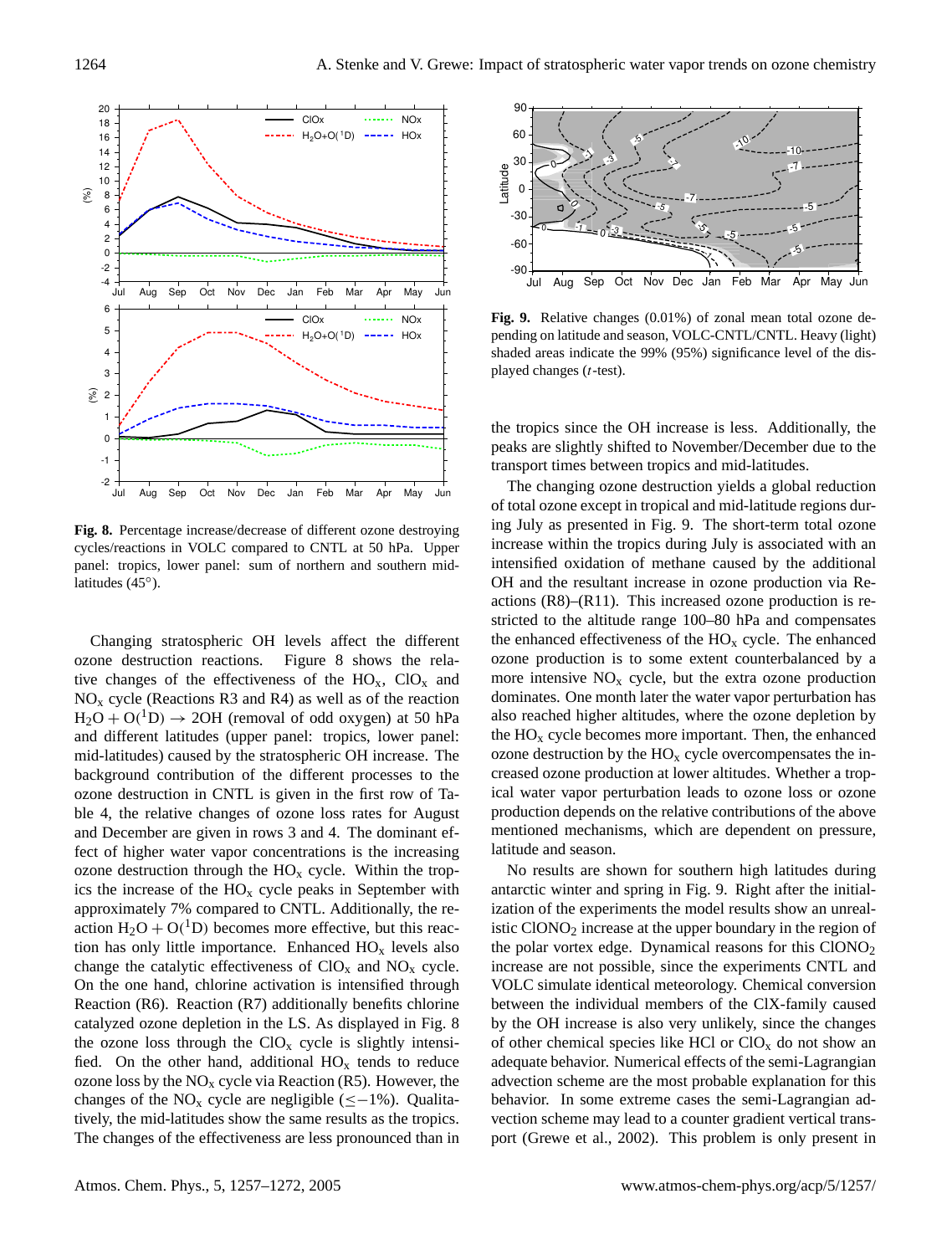<span id="page-8-1"></span>**Table 4.** Ozone destroying cycles/reactions at 50 hPa, different latitudes and seasons. CNTL: Contribution of each reaction to the total ozone destruction [%]. VOLC, H2O<sub>-1</sub> and H2O<sub>-5</sub>: Changes compared to CNTL [%]. The term O<sub>3</sub>-Loss includes all ozone destroying reactions considered in E39/C.

|                  | Annual Mean, Tropics (5°N-5°S)         |                 |         |                  | Annual Mean, Mid-Latitudes (45°N/S) |             |                 |          |                  |                 |
|------------------|----------------------------------------|-----------------|---------|------------------|-------------------------------------|-------------|-----------------|----------|------------------|-----------------|
|                  | $O_3$ -Loss                            | HO <sub>x</sub> | $NO_x$  | ClO <sub>x</sub> | $H_2O + O(^1D)$                     | $O_3$ -Loss | HO <sub>x</sub> | $NO_{x}$ | ClO <sub>x</sub> | $H_2O + O(^1D)$ |
| <b>CNTL</b>      |                                        | 77.1            | 14.0    | 1.4              | 2.9                                 |             | 60.8            | 19.6     | 8.4              | 1.4             |
| H2O <sub>1</sub> | $+5.1$                                 | $+6.4$          | $-1.6$  | $+7.8$           | $+17.0$                             | $+2.4$      | $+4.1$          | $-2.2$   | $+2.7$           | $+12.7$         |
| $H2O_5$          | $+25.8$                                | $+29.0$         | $-7.7$  | $+114.9$         | $+86.0$                             | $+11.0$     | $+19.0$         | $-7.0$   | $+3.4$           | $+64.0$         |
| VOLC (Aug)       | $+5.0$                                 | $+6.0$          | $-0.2$  | $+5.9$           | $+17.0$                             | $+0.6$      | $+0.9$          | $-0.07$  | $+0.03$          | $+2.6$          |
| VOLC (Dec)       | $+1.8$                                 | $+2.3$          | $-1.2$  | $+4.0$           | $+5.6$                              | $+0.9$      | $+1.5$          | $-0.8$   | $+1.3$           | $+4.4$          |
|                  | Arctic Spring (April), $80-90^\circ$ N |                 |         |                  | Antarctic Spring (October), 80–90°S |             |                 |          |                  |                 |
|                  | $O_3$ -Loss                            | HO <sub>x</sub> | $NO_x$  | ClO <sub>x</sub> | $H_2O + O(^1D)$                     | $O_3$ -Loss | HO <sub>x</sub> | $NO_x$   | $ClO_x$          | $H_2O + O(^1D)$ |
| CNTL             |                                        | 26.8            | 47.7    | 7.9              | 0.3                                 |             | 6.7             | 4.0      | 88.7             | 0.07            |
| H2O <sub>1</sub> | $-0.9$                                 | $+5.6$          | $-6.7$  | $+12.4$          | $+10.5$                             | $+38.9$     | $-3.4$          | $-47.4$  | $+46.4$          | $+4.3$          |
| $H2O_5$          | $-1.5$                                 | $+23.3$         | $-17.5$ | $+16.5$          | $+55.7$                             | $+126.6$    | $-22.8$         | $-94.9$  | $+149.1$         | $+35.9$         |

simulation VOLC. The long-term experiments are not affected.

Interestingly, the most pronounced total ozone reduction takes place at northern high latitudes during spring/early summer. Since the chemical ozone destruction is only slightly enhanced in VOLC during arctic spring this result seems to be associated with the transport of air masses with reduced ozone content from the tropics to northern high latitudes during winter. [Grewe et al.](#page-14-17) [\(2004\)](#page-14-17) studied the largescale transport of tropical air masses to higher latitudes at pressure levels between 100 hPa and 30 hPa with the climatechemistry model E39/C. Low ozone air masses are transported from the tropics to higher latitudes by wave breaking events, so-called streamers. [Grewe et al.](#page-14-17) [\(2004\)](#page-14-17) showed that streamers cause a 30% (50%) decrease of ozone at the extratropical tropopause of the summer (winter) hemisphere.

The changes displayed in Fig. [9](#page-7-1) are statistically significant although the changes are less than 1%. For this study only the variability of the chemical signal and not the variability of the dynamical signal is used for the *t*-test, taking advantage of the applied methodology (Sect. [3\)](#page-4-0) which leads to identical meteorology in all simulations.

Unfortunately, no observational data are available for the period right after the Mount Pinatubo eruption, suitable for a comparison with model results. Following the volcanic eruption, SAGE II (Stratospheric Aerosol and Gas Experiment) ozone values were systematically overestimated due to the Pinatubo aerosol. SAGE II ozone values below 22 km altitude are affected by aerosol for approximately 2 years after the Pinatubo eruption [\(SPARC,](#page-15-16) [1998\)](#page-15-16). HALOE (Halogen Occultation Experiment) and MLS (Microwave Limb Sounder) satellite data are available since October 1991, i.d. no pre-Pinatubo observations are available for comparison.

#### <span id="page-8-0"></span>4.2 Long-term increase of stratospheric water vapor

This section presents the impact of a long-term increase of stratospheric water vapor on stratospheric chemistry as simulated in the model experiments H2O<sub>-1</sub> and H2O<sub>-5</sub>. Since the results of both experiments show the same pattern the following figures refer to the simulation H2O 5. Figure [10](#page-9-0) shows the relative changes of OH in H2O 5 compared to the reference simulation CNTL. The zonal mean changes, averaged over 5 years, for July and January are displayed. As expected the additional water vapor results in an elevated stratospheric OH concentration (Reaction [R1\)](#page-13-0). The highest OH increase occurs in the tropical LS. An additional stratospheric water vapor content of 5 ppmv (1 ppmv) results in a 50% (10%) increase in OH ( $\approx$ 20×10<sup>5</sup> –25×10<sup>5</sup> molecules/cm<sup>3</sup>, H2O<sub>-1</sub>:  $\approx$ 5×10<sup>5</sup> molecules/cm<sup>3</sup>). Therefore our model results indicate that the OH response is almost linear related to the stratospheric water vapor perturbation. Since the existence of OH is coupled to the sunlit atmosphere, OH background concentrations are very low during the permanent polar night. Therefore the high percentage changes in the winter polar hemispheres are negligible.

Table [4](#page-8-1) summarizes the changes of different ozone destroying cycles and reactions at 50 hPa and different latitudes caused by the water vapor perturbation. The first row displays the contribution of the different ozone destroying reactions to the net ozone destruction in the control simulation CNTL. The following two rows display the percentage changes in the perturbation experiments H2O<sub>-1</sub> and H2O<sub>-5</sub> compared to CNTL. The dominating effect is the enhanced effectiveness of the catalytic ozone removal by the  $HO<sub>x</sub>$  cycle (Reactions [R3–R4\)](#page-13-0). Within the tropics the effectiveness of the  $HO_x$  cycle is 29.0% (6.4%) higher in H2O 5  $(H2O<sub>-1</sub>)$  than in CNTL. The effectiveness of the  $HO<sub>x</sub>$  cycle increases almost linear with the OH concentration. As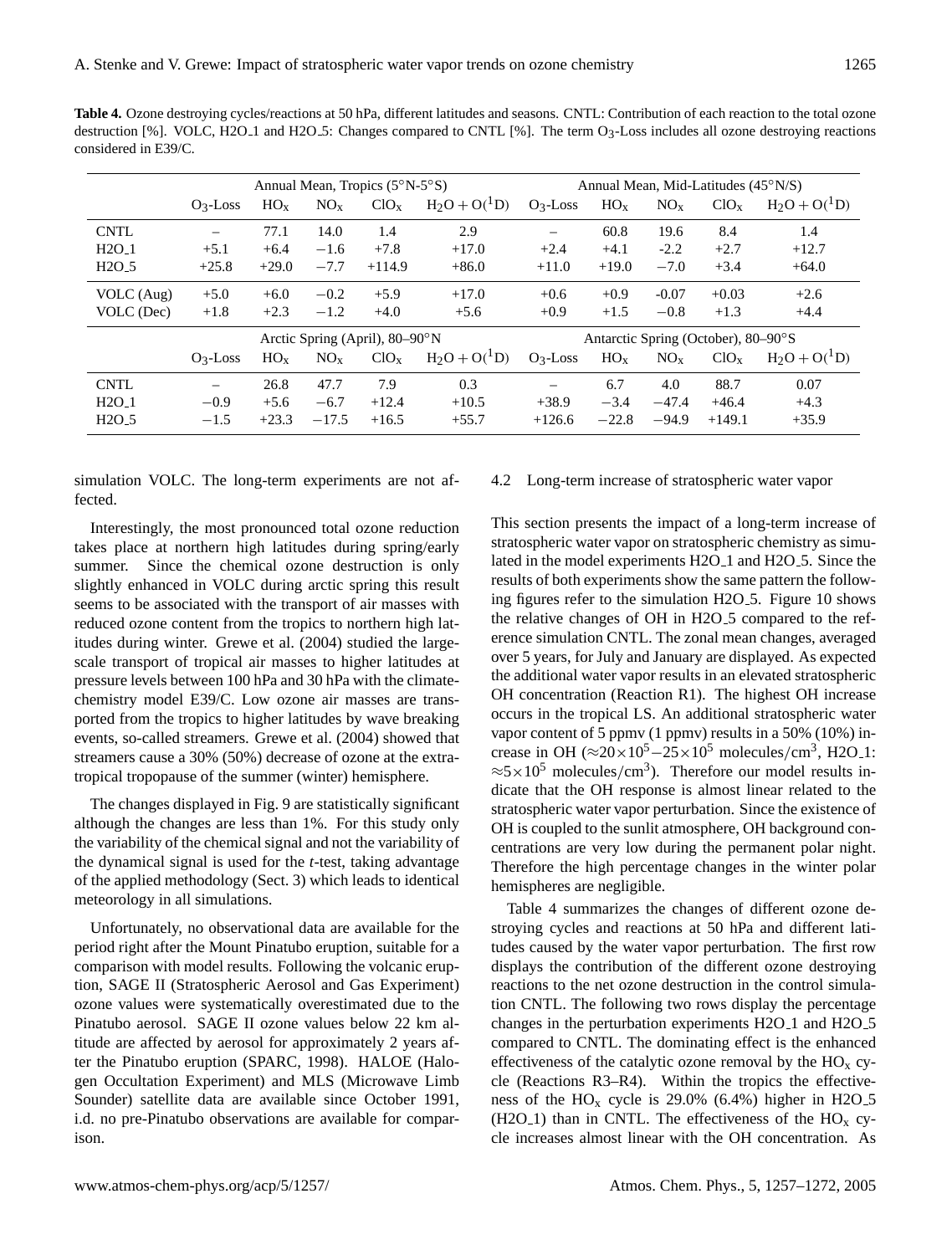

<span id="page-9-0"></span>**Fig. 10.** Zonally and monthly averaged changes of OH (%) compared to the simulation CNTL for January and July, simulation H2O<sub>-5</sub>. Heavy (light) shaded areas indicate the 99% (95%) significance level of the displayed changes  $(t$ -test).

already mentioned in the previous section enhanced  $HO_x$  levels further facilitates the  $ClO<sub>x</sub>$  related ozone destruction (via Reactions [R6–R7\)](#page-13-0), whereas the ozone loss through the  $NO<sub>x</sub>$  cycle is reduced via Reaction [\(R5\)](#page-13-0). The changes of the  $NO<sub>x</sub>$  cycle and the removal of excited oxygen by the reaction with water vapor also show a linear behavior with increasing OH. The last mentioned process plays only a minor role in the ozone destruction. In contrast, the  $ClO_x$  cycle shows a strong non-linear behavior. The  $ClO<sub>x</sub>$  cycle is 7.8% more effective in H2O<sub>-1</sub>, but above 100% more effective in H2O<sub>-5</sub>. However, the contribution of the  $ClO<sub>x</sub>$  cycle in the tropics is very small. Within the mid-latitudes the different ozone destruction cycles show qualitatively the same pattern except the  $ClO_x$  cycle which increases only slightly with increasing OH.

As already stated the OH increase does not only affect ozone destruction, it also results in an enhanced ozone production in the methane oxidation chain (Reactions [R8–R11\)](#page-13-0). Furthermore, as stratospheric ozone declines, ultraviolet radiation penetrates deeper into the stratosphere which leads to an enhanced ozone production by the Chapman mechanism. This process affects mainly the tropical LS, but the ozone production by the Chapman mechanism is only slightly enhanced (less than 5% in H2O<sub>-5</sub>). However, the increased ozone production can not compensate the enhanced ozone destruction.

The above mentioned results deal with gas-phase chemistry and do not consider heterogeneous reactions on polar stratospheric clouds (PSCs). PSCs occur between 15 and 25 km at temperatures below  $\approx$ 195 K (pressure dependent) and promote the release of active chlorine from the reservoir species HCl and ClONO2. At sunrise, activated chlorine compounds are easily photolyzed and catalytic ozone destruction starts. CHEM uses the classical theory of [Hanson](#page-14-19) [and Mauersberger](#page-14-19) [\(1988\)](#page-14-19) for the formation of PSCs, based on modeled temperatures and mixing ratios of  $HNO<sub>3</sub>$  and H2O, and differentiates between PSCs Type I (NAT, nitric acid trihydrate) and PSCs Type II (ice). Four heterogeneous reactions on PSCs and sulfate aerosols (Reactions [R12–R15\)](#page-13-0) are considered in CHEM.

Increases in the concentration of stratospheric water vapor raise the saturation temperature for the formation of PSCs [\(Kirk-Davidoff et al.,](#page-14-20) [1999\)](#page-14-20). In present conditions, 50 hPa and water vapor mixing ratios of 5 ppmv, the saturation temperature for PSCs Type II is about 188.4 K (calculated according to [Salby,](#page-15-17) [1996\)](#page-15-17). A stratospheric water vapor increase of 3 ppmv, as modeled in H2O 5 in polar regions, raises the saturation temperature to 191.2 K (50 hPa). Whether the higher saturation temperature results in an intensified PSC activity depends on the simulated temperatures. It should be pronounced that the model simulations H2O<sub>-1</sub> and H2O<sub>-5</sub> do not include any water vapor effects on stratospheric dynamics, in particular stratospheric temperatures. Figure [11](#page-10-0) shows 10 different annual cycles of zonal mean temperatures at  $80°$  N, 50 hPa (left) and  $80°$  S, 50 hPa (right) from the reference simulation CNTL. The black lines indicate the saturation temperature at normal and increased water vapor mixing ratios of 5 ppmv  $(188.4 \text{ K})$  and 8 ppmv  $(191.2 \text{ K})$ , respectively. In the northern hemisphere polar stratosphere, the modeled temperatures hardly ever reach the saturation threshold for normal conditions (188.4 K). Even in the case of increased water vapor mixing ratios the modeled temperatures fall rarely below the saturation temperature (191.2 K). Therefore, the additional water vapor content might affect the PSCs activity in the arctic polar vortex during single, very cold events, but the model results do not indicate a significant impact on the PSCs formation in general.

In the southern hemisphere, Fig. [11](#page-10-0) shows a different pattern. Associated with the cold temperature bias in the polar stratosphere modeled temperatures fall below the saturation temperature during the whole antarctic winter period between June and September/October. The additional water vapor content yields an extention of the "PSC-period" by approximately two weeks (indicated by the light shaded areas in Fig. [11\)](#page-10-0) as well as to an increase in the PSC surface area. Although the cold temperature bias leads to a too long PSC existence time, the effect of an extension of the PSCperiod caused by the water vapor increase is not affected by this bias, since the observed temperatures are already below the saturation temperature. The "observed" extension of the PSC period may even be more sensitive to water vapor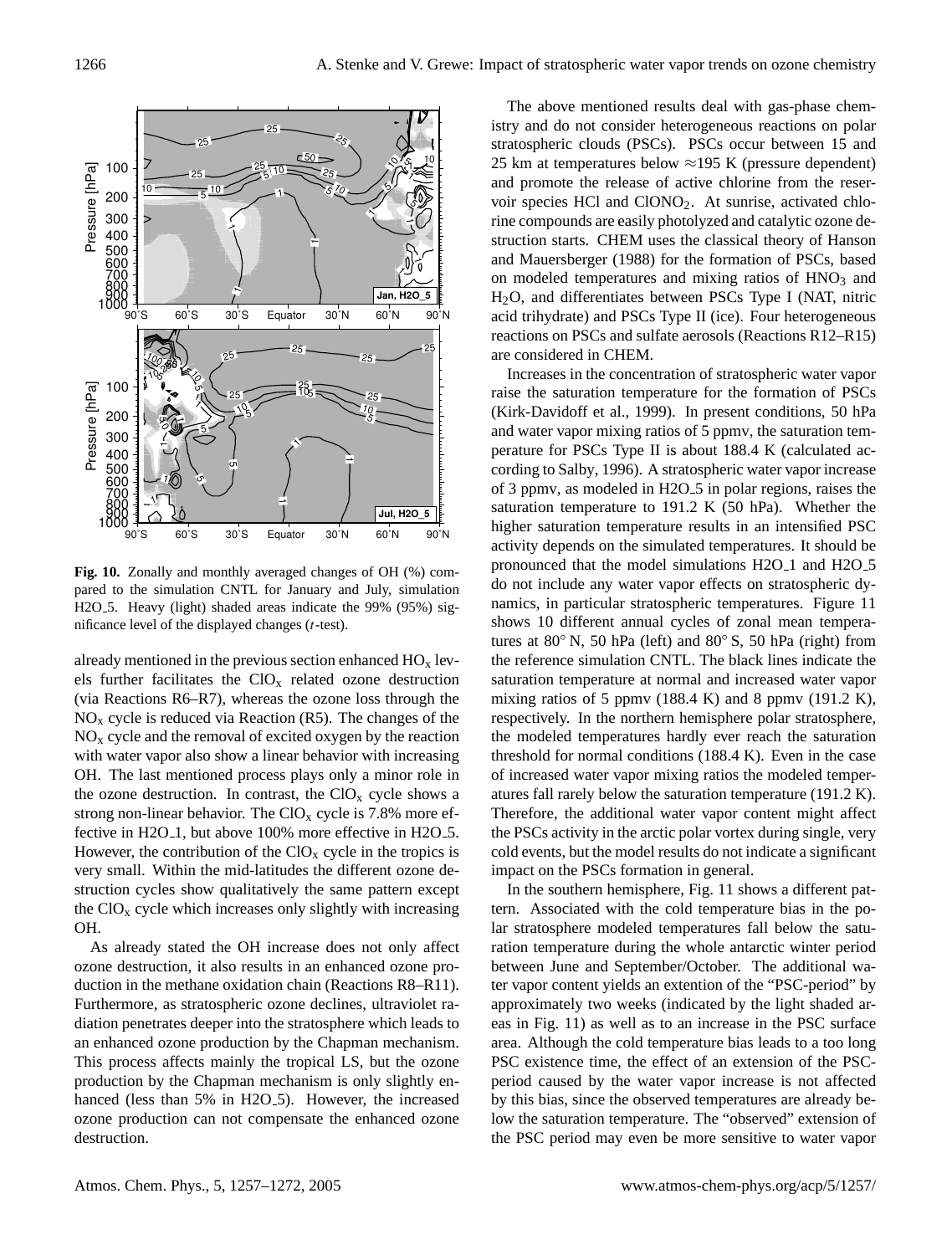

<span id="page-10-0"></span>**Fig. 11.** Modeled temperature at 80◦N, 50 hPa (left) and 80◦S, 50 hPa (right) from the reference simulation CNTL. The colors indicate 10 different model years. The dashed lines indicate mean analyzed temperatures based on long-term observations (1979–2004) from the National Center for Environmental Prediction (NCEP, data can be accessed via [http://hyperion.gsfc.nasa.gov\)](http://hyperion.gsfc.nasa.gov). The black lines mark the saturation temperature at water vapor mixing ratios of 5 ppmv (188.4 K) and 8 ppmv (191.2 K). The gray shaded areas indicate the extension of the PSC existence period associated with the raised saturation temperature (light: E39/C, dark: NCEP reanalysis).

changes, since the temperature changes are smaller in June-July-August compared to March and October (indicated by the dark shaded areas in Fig. [11\)](#page-10-0).

In contrast to the formation of PSCs Type II, which depends on temperature and water vapor mixing ratios, the formation of PSCs Type I additionally depends on the mixing ratio of HNO3. The model results indicate a small increase of PSCs Type I in the early winter of the northern (November) as well as the southern hemisphere (May) associated with the additional water vapor (not shown). This enhanced PSC activity intensifies the denitrification of the polar stratosphere in early winter which results in a slightly less NAT formation during the remaining winter. Nevertheless, the dominating effect in the southern polar stratosphere is the enhanced formation of PSCs Type II. In the northern hemisphere no significant increase in PSC surface area is detected.

Table [4](#page-8-1) displays the percentage changes of the different ozone destruction rates at 50 hPa in polar regions during spring. The model results show a remarkable interhemispheric difference: The additional water vapor yields an increase in ozone loss during antarctic spring by  $\approx$ 39% in simulation H2O 1 and  $\approx$  127% in simulation H2O 5, whereas the spring-time ozone loss in the arctic stratosphere stays nearly constant. The most important changes during antarctic spring concern the  $ClO<sub>x</sub>$  cycle which is the most important ozone destruction cycle during antarctic spring. The enhanced PSC activity during antarctic winter intensifies chlorine activation and results in a pronounced ozone loss through the ClO<sub>x</sub> cycle in spring  $(+47\% \text{ in H2O}_1, +150\% \text{ in}$ H<sub>2</sub>O<sub>-5</sub>). Additionally, it leads to an enhanced denitrification of the antarctic stratosphere which further supports chlorine catalyzed ozone destruction (no re-formation of  $CIONO<sub>2</sub>$ ). Associated with the denitrification the  $NO<sub>x</sub>$  cycle becomes ≈50% less effective in H2O 1 and is almost vanished in H2O 5. Finally, the ozone loss through the  $HO<sub>x</sub>$  cycle is slightly reduced, but this effect is less important. In contrast, the additional stratospheric water vapor has no impact on PSC activity and heterogeneous ozone destruction during northern polar spring. The ozone destruction rate in general remains nearly unchanged, but the contribution of the different ozone destroying reactions is shifted with more effective  $HO<sub>x</sub>$  and  $ClO<sub>x</sub>$  cycles and a less effective  $NO<sub>x</sub>$  cycle.

As a result of the above mentioned processes stratospheric ozone concentrations decrease almost everywhere. Figure [12](#page-11-1) displays the ozone changes determined by the differences of the zonal mean climatological ozone volume mixing ratio between the simulations H2O<sub>-5</sub> and CNTL for January and July. The strongest ozone reductions occur in polar regions of the LS. In the respective winter hemisphere the maximum ozone reduction is located between 150 and 120 hPa. In the respective summer hemisphere the most pronounced changes occur between 120 and 80 hPa. In the southern polar stratosphere the ozone reduction in simulation  $H2O<sub>-5</sub>$  ( $H2O<sub>-1</sub>$ ) peaks at 10% (3%). In the arctic stratosphere the maximum ozone decline amounts to 7% (1%). Tropospheric changes do not exceed 1%.

The change of total ozone between the simulations H2O<sub>-5</sub> and CNTL is presented in Fig. [13.](#page-11-2) In the tropics and the northern hemisphere the pattern is very uniform without any seasonal variability. As expected, the most pronounced total ozone reductions occur during southern polar spring with 15% (H2O<sub>-5</sub>) and 3% (H2O<sub>-1</sub>), respectively. Figure [13](#page-11-2) clearly shows the above mentioned interhemispheric difference in spring-time ozone loss: The model results indicate a strong total ozone decline during antarctic spring associated with the additional stratospheric water vapor. In contrast, the model results do not show a similar pattern during arctic spring. The southern polar ozone decline is not statistically significant during September/October and December/January. This feature is associated with the seasonal variability of the modeled temperatures in polar regions (see Fig. [11\)](#page-10-0). The duration as well as the beginning of the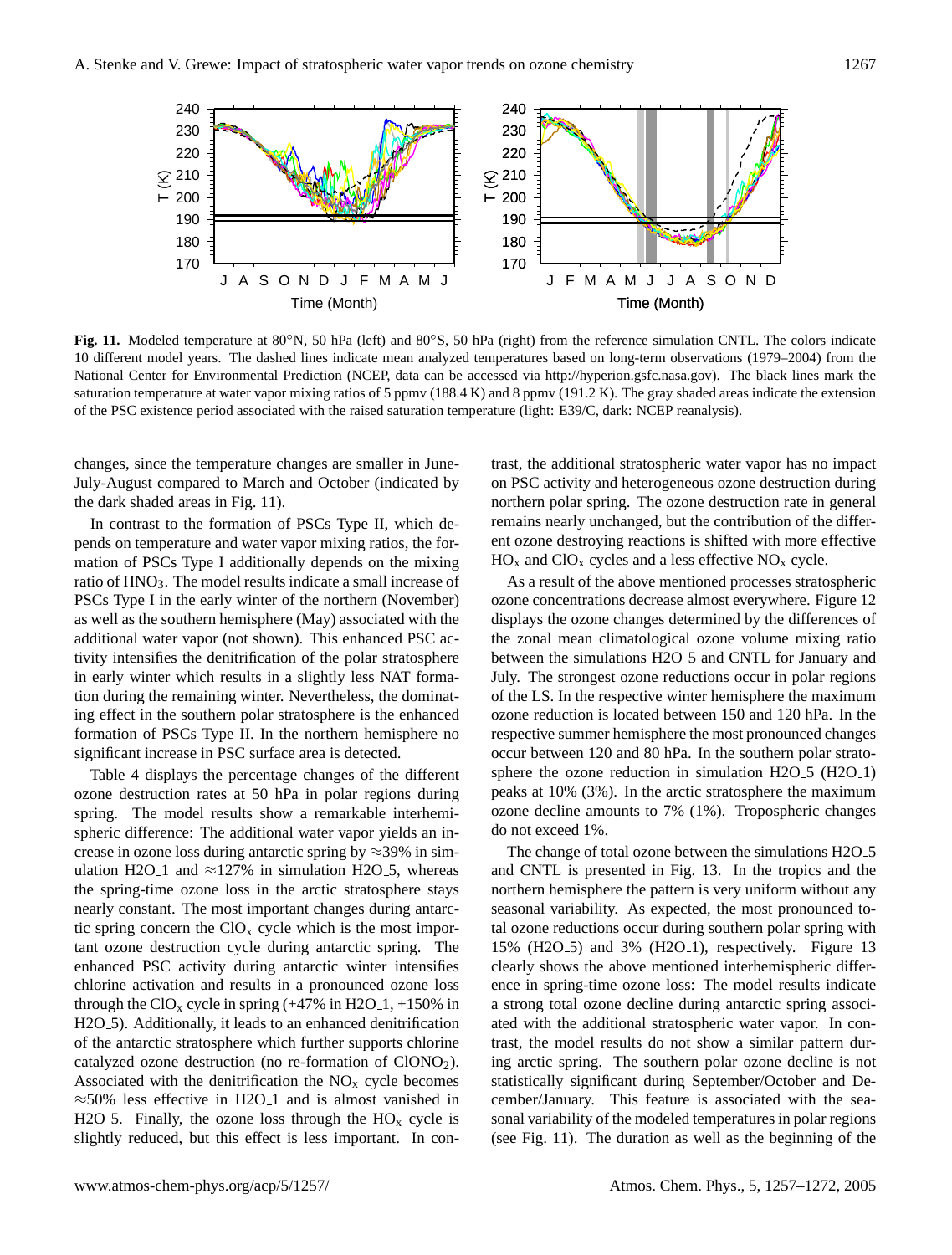

<span id="page-11-1"></span>**Fig. 12.** Zonally and monthly averaged changes of  $O_3$  (%) compared to the simulation CNTL for January and July, simulation H2O<sub>-5</sub>. Heavy (light) shaded areas indicate the 99% (95%) significance level of the displayed changes (t-test).

PSC-period in the antarctic winter LS varies from year to year, resulting in a non-uniform ozone depletion pattern. A comparison between simulation H2O<sub>-1</sub> and H2O<sub>-5</sub> reveals a nearly linear ozone response to the stratospheric water vapor perturbation (not shown).

# <span id="page-11-0"></span>4.3 Discussion

The analysis of the model simulation VOLC (see Sect. [4.1\)](#page-6-0) indicates an almost negligible impact of short-term water vapor perturbations on total ozone in the tropics (Fig. [9\)](#page-7-1). Therefore, the short-term ozone decline after volcanic eruptions of ≈4% as modeled in the transient model simulation (Fig. [2b](#page-1-1)) can not only be explained through the short-term water vapor increase. The additional volcanic aerosol heats the stratosphere and amplifies tropical ascent by roughly 20%, leading to an additional uplift during a volcanic period of roughly 1.2 km, which compares reasonably with the uplift of the Pinatubo aerosol cloud by 1.8 km [\(DeFoor et al.,](#page-14-21) [1992;](#page-14-21) [Kinne](#page-14-22) [et al.,](#page-14-22) [1992\)](#page-14-22). Applying a linearized transport-chemistry column model and using E39/C values for uplift, ozone production and destruction rates of ozone, the simulated vertical ozone profile can be reproduced within 5 to 25% accuracy. Introducing an additional uplift of 1.2 km over 8 months produces a vertical displacement of the ozone pro-



<span id="page-11-2"></span>**Fig. 13.** Relative changes (%) of climatological zonal mean total ozone depending on latitude and season, simulation H2O 5- CNTL/CNTL. Heavy (light) shaded areas indicate the 99% (95%) significance level of the displayed changes (t-test).

file and a reduction of the ozone column of 5% (red stars in Fig. [2b](#page-1-1)), agreeing well with the findings of [Kinne et al.](#page-14-22) [\(1992\)](#page-14-22). This indicates that the ozone decline simulated after volcanic eruptions (Fig. [2b](#page-1-1)) is dominated by dynamic effects.

A comparison between the simulated short-term (VOLC) and long-term water vapor perturbations (H2O<sub>-1</sub> and H2O<sub>-5</sub>) reveals various differences. VOLC shows a small increase in total ozone within the tropics during July and August. During this period of the simulation VOLC the water vapor perturbation is not yet evenly distributed and the OH increase is concentrated on the lowermost stratosphere, resulting in a total ozone increase caused by an enhanced ozone production in the methane oxidation chain (Reactions [R8–R11\)](#page-13-0). Later on the water vapor perturbation and the associated OH increase reach higher altitudes where the  $HO<sub>x</sub>$  cycle becomes more important. At that time the enhanced ozone loss through the  $HO<sub>x</sub>$  cycle dominates over the enhanced ozone production in the lowermost stratosphere, resulting in a total ozone reduction. The model simulations H2O<sub>-1</sub> and H<sub>2O</sub>-5 do not show a similar total ozone increase since the water vapor perturbation has reached a steady distribution and the raised ozone loss through the  $HO_x$  cycle is the dominating effect. Furthermore, simulation VOLC as well as simulation H2O<sub>-1</sub> show a 7% increase in OH at 50 hPa within the tropics during August. Despite similar water vapor and OH perturbations VOLC and H2O<sub>-1</sub> show different ozone changes within this region. The ozone reduction in H2O<sub>-1</sub> amounts to 1%, but only 0.07% in VOLC. At this altitude the ozone concentration is dynamically controlled [\(Seinfeld and Pandis,](#page-15-15) [1998,](#page-15-15) p. 170). Thus, the effect of a short-term change in local chemistry is less important than the impact of a long-term change resulting in different ozone transport.

In a previous study [Dvortsov and Solomon](#page-14-4) [\(2001\)](#page-14-4) analyzed the response of stratospheric temperatures and ozone to past and future increases in stratospheric humidity (1%/yr) with a 2-D radiative-chemical-dynamical model, also separating the radiation effects of water vapor trends on ozone from the photochemical effects. The study of [Dvortsov and](#page-14-4)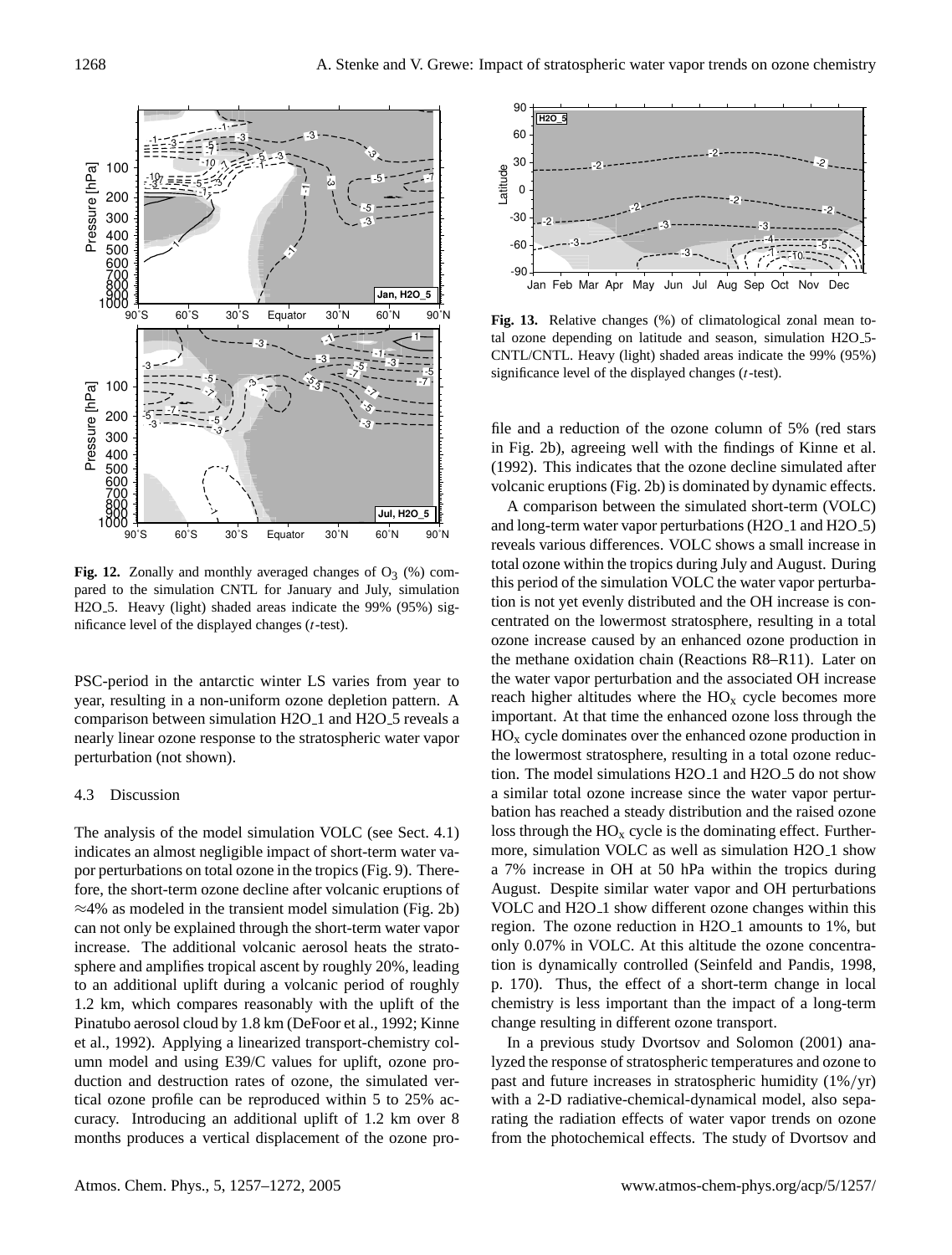[Solomon](#page-14-4) [\(2001\)](#page-14-4) concentrated on ozone changes at northern mid-latitudes, water vapor effects on PSC formation and heterogeneous chemistry in polar regions have not been considered. Their results show an additional depletion of midlatitude total ozone of 0.2%/decade caused by the stratospheric water vapor increase. In this regard our results are in good agreement with the findings of [Dvortsov and Solomon](#page-14-4) [\(2001\)](#page-14-4).

The effect of increasing stratospheric water vapor on ozone chemistry has also been discussed within the scope of supersonic aircraft emission studies. Within [IPCC](#page-14-23) [\(1999\)](#page-14-23) the effects of a future (year 2015) supersonic aircraft fleet (500 aircraft) on stratospheric  $O_3$ ,  $H_2O$  and other species was conducted with various 2-D and 3-D CTMs (chemistry transport model). The maximum  $H<sub>2</sub>O$  perturbations caused by supersonic aircraft emissions occurred in the northern hemisphere LS ( $\approx$ 20 km) with values between 0.4 ppmv and 0.7 ppmv. The calculated total ozone reduction averaged over the northern hemisphere was in the range between 0.3 and 0.6%. This scenario included only  $H_2O$  emissions,  $NO<sub>x</sub>$  emissions were excluded ( $EI(NO<sub>x</sub>)=0$ ). Performing further scenarios with different  $EI(NO<sub>x</sub>)$  all models predicted that the most significant supersonic impact on ozone is caused by the water vapor emissions and that the addition of  $NO<sub>x</sub>$  emissions leads to less ozone depletion [\(IPCC,](#page-14-23) [1999\)](#page-14-23). The modeled water vapor perturbation in H2O<sub>-1</sub> in the northern hemisphere LS (≈50 hPa) range from 0.5 ppmv to 0.8 ppmv, depending on season (Fig. [6\)](#page-6-1). The resulting total ozone reduction averaged over the northern hemisphere is  $\approx 0.5\%$ . In this respect the results of H2O<sub>-1</sub> are within the range of [IPCC](#page-14-23) [\(1999\)](#page-14-23).

#### **5 Conclusions**

The impact of different idealized stratospheric water vapor perturbations on the stratospheric ozone chemistry without any feedback on atmospheric dynamics was studied with the coupled climate-chemistry model ECHAM4.L39(DLR)- /CHEM. To prevent any feedback of the modeled water vapor perturbations a special tracer approach was applied, differentiating between a background water vapor field and the water vapor perturbation. Two different long-term perturbations (+1 ppmv and +5 ppmv) as well as a short-term increase ("volcanic eruption", +2 ppmv, 2 month e-folding time) of stratospheric water vapor were simulated. The impact of water vapor perturbations on the effectiveness of different ozone destroying reactions as well as coupling effects between different chemical processes were analyzed in detail.

A stratospheric water vapor increase leads to an enhanced OH concentration which results primarily in an enhanced ozone depletion by the  $HO<sub>x</sub>$  cycle. The coupling of the  $HO_x$  cycle with the  $NO_x$  and  $ClO_x$  cycle leads to a less effective  $NO<sub>x</sub>$  cycle and a slightly enhanced effectiveness of the  $ClO<sub>x</sub>$  cycle. Furthermore, increasing stratospheric water vapor concentrations raise the saturation temperature of PSCs by 0.8 K/ppmv (at 50 hPa,  $\approx$ 6 ppmv H<sub>2</sub>O) [\(Kirk-](#page-14-20)[Davidoff et al.,](#page-14-20) [1999\)](#page-14-20). Therefore, a stratospheric water vapor increase is supposed to enhance PSCs activity and heterogeneous ozone loss. In this regard the model results have indicated a strong asymmetry between arctic and antarctic regions: Within the antarctic polar vortex the increase in stratospheric water vapor causes an enhanced PSC formation. Associated with the higher PSC activity the release of active chlorine from reservoir species is intensified which leads to a more effective heterogeneous ozone destruction through the  $ClO<sub>x</sub>$  cycle. In contrast, the simulated stratospheric water vapor increase does not affect PSC formation in the arctic stratosphere during winter. This interhemispheric difference is linked to the modeled stratospheric temperatures in the two polar regions. In the arctic polar vortex modeled temperatures fall rarely below the saturation temperature, even in case of the raised saturation temperature. In the southern hemisphere polar vortex the modeled temperatures are generally lower than in the northern hemisphere polar vortex and fall below the saturation temperature during the whole winter. Therefore, the additional stratospheric water vapor yields an extention the PSC-period by two weeks and an increase in PSCs surface area. The simulated short-term water vapor perturbation does not affect PSCs activity and heterogeneous ozone chemistry.

A comparison with NCEP (National Center for Environmental Prediction) reanalysis shows that the modeled temperatures in the northern polar stratosphere are generally in good agreement with the NCEP data, only the mean winter minimum temperature is slightly lower ( $\approx$ 3 K) in the model [\(Hein et al.,](#page-14-6) [2001,](#page-14-6) see also Fig. [11\)](#page-10-0). Regarding to the NCEP data the temperatures in the northern polar stratosphere do not fall below the PSC Type II formation temperature during winter. Therefore, neglecting any radiation effect of the water vapor increase, an increase in stratospheric water vapor is not to be expected to cause a general increase in PSC activity and heterogeneous ozone loss in the northern polar stratosphere. To cause a significant increase in PSC activity a strong cooling of the arctic stratosphere would be necessary. However, the magnitude of stratospheric cooling caused by increasing greenhouse gases as well as the contribution of increasing stratospheric water vapor is still unclear [\(WMO,](#page-15-18) [2003,](#page-15-18) chapter 3).

In the southern hemisphere polar stratosphere the modeled mean winter temperature is significantly lower ( $\approx$ 10 K) than in the NCEP data [\(Hein et al.,](#page-14-6) [2001,](#page-14-6) see also Fig. [11\)](#page-10-0). However, the observed temperatures also fall below the formation temperature for PSC Type II between June and August. Therefore, it is to be expected that an increase in stratospheric water vapor results in an enhanced PSC Type II formation in the southern polar stratosphere. The raised PSC formation temperature may even lead to a larger extension of the PSC existence period than modeled (indicated by the gray shaded areas in Fig. [11\)](#page-10-0), because the temporal temperature changes at the end and beginning of PSC existence time are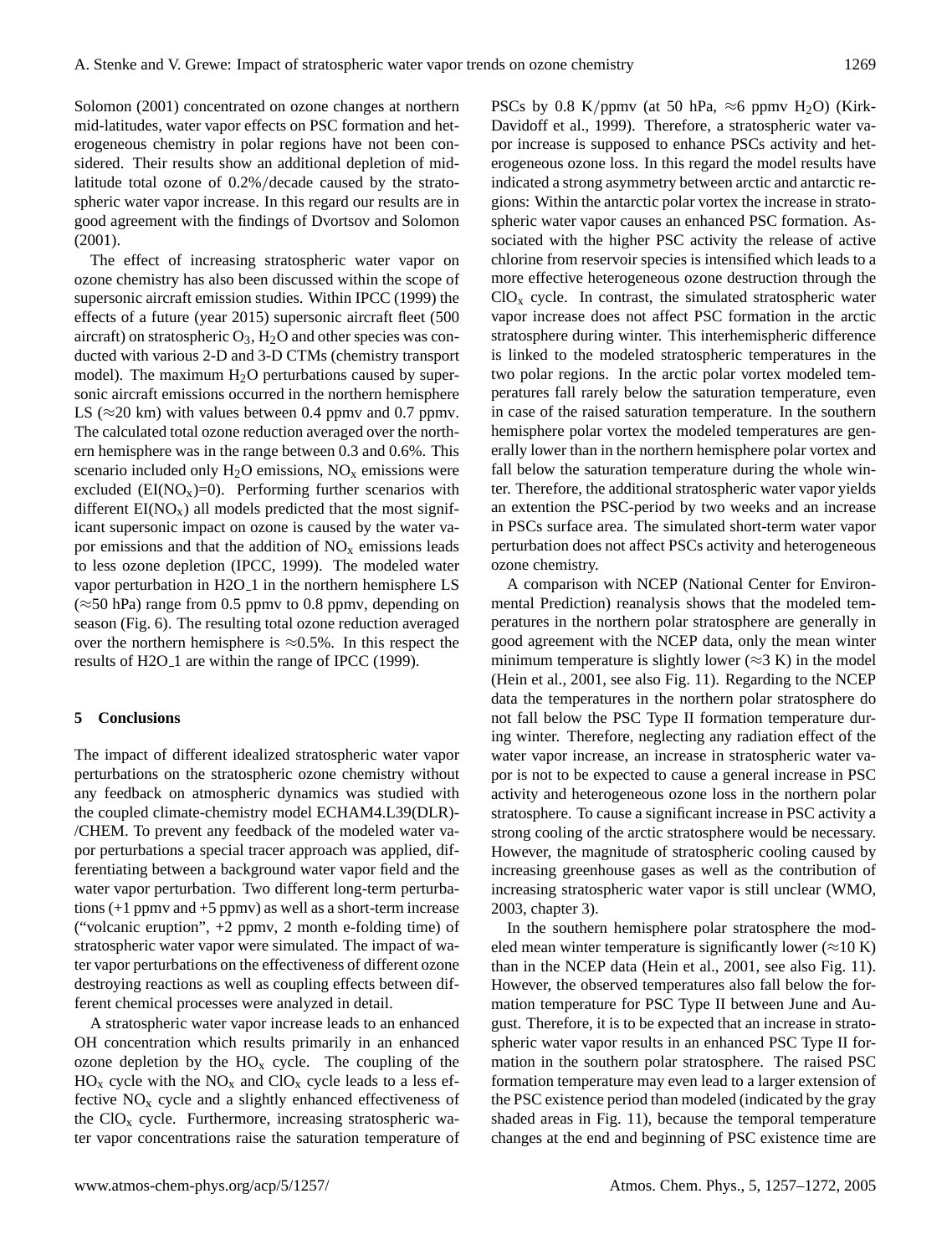larger in the model simulation than in the observations. The expected radiation effect of a water vapor increase [\(Forster](#page-14-24) [and Shine,](#page-14-24) [1999,](#page-14-24) [2002\)](#page-14-25) would further extend the PSC period. However, the magnitude of the resulting ozone loss depends not only on water vapor concentrations and PSC activity, but e.g. also on the stratospheric chlorine and bromine loading. For example, a model study of [Schnadt et al.](#page-15-9) [\(2002\)](#page-15-9) on the future chemical composition and climate has shown a slight increase in antarctic ozone depletion due to larger PSC activity, despite a reduced stratospheric chlorine loading.

A comparison between the two different long-term water vapor perturbations (H2O<sub>-1</sub> and H2O<sub>-5</sub>) has shown that the ozone reduction increases almost linearly with increasing stratospheric water vapor. This linear ozone response agrees well with the results of [Dvortsov and Solomon](#page-14-4) [\(2001\)](#page-14-4) who also found a linear relationship between ozone response and water vapor perturbation. The results of a transient model simulation [\(Dameris et al.,](#page-14-2) [2005\)](#page-14-2) with a modeled water vapor increase of 0.029 ppmv/yr between 1980 and 1999 (Fig. [1\)](#page-1-0) correspond to a stratospheric water vapor perturbation of approximately 0.6 ppmv. According to the linear behavior of the ozone response, at least on hemispheric scales, a perturbation of 0.6 ppmv leads to a global total ozone reduction of 0.5%. The simulated global ozone decline between 1980 and 1999 amounts 3.4%, considering the increasing chlorine loading and climate change. Therefore, the results of this study indicate that 10% of the ozone decline in the transient model run is linked to the simulated water vapor increase.

Several studies discussed an increase in stratospheric water vapor concentrations over the last decades (e.g. [Nedoluha](#page-15-1) [et al.,](#page-15-1) [1998;](#page-15-1) [Oltmans et al.,](#page-15-4) [2000;](#page-15-4) [Rosenlof,](#page-15-11) [2002\)](#page-15-11). An increase in stratospheric water vapor would affect stratospheric ozone in several ways: The stratosphere is expected to cool as water vapor increases [\(Forster and Shine,](#page-14-24) [1999,](#page-14-24) [2002\)](#page-14-25) which results in an more pronounced PSC formation [\(Kirk-](#page-14-20)[Davidoff et al.,](#page-14-20) [1999\)](#page-14-20). Furthermore, increasing OH concentrations cause an enhanced homogeneous ozone loss (e.g. [Dvortsov and Solomon,](#page-14-4) [2001\)](#page-14-4). However, a recent analysis of different water vapor observations shows great discrepancies in lower stratospheric water vapor trends between the different data sets [\(Randel et al.,](#page-15-5) [2004\)](#page-15-5), so that the discussion on stratospheric water vapor trends is re-opened. Furthermore, the observations show remarkably low water vapor concentrations in the LS since 2001. Nevertheless, this and previous model studies indicate a not negligible impact of water vapor on stratospheric ozone that must be kept in mind discussing the future development of stratospheric ozone concentrations.

## **Appendix: Chemical reactions**

<span id="page-13-0"></span>Oxidation of  $H_2O$  and  $CH_4$ :

$$
O(^{1}D) + H_{2}O \rightarrow 2OH
$$
\n
$$
O(^{1}D) + CH_{4} \rightarrow OH + CH_{3}
$$
\n(R1)\n(R2)

Catalytic ozone destruction cycle:

$$
X + O_3 \rightarrow XO + O_2
$$
  
\n
$$
XO + O \rightarrow X + O_2
$$
  
\n
$$
O_3 + O \rightarrow O_2 + O_2,
$$
\n(R3)

where X can be one of the free radicals H, OH, NO, Cl or Br.

Additional 
$$
HO_x
$$
-cycle:

$$
OH + O3 \rightarrow HO2 + O2
$$
  
\n
$$
HO2 + O3 \rightarrow OH + O2 + O2
$$
  
\n
$$
O3 + O3 \rightarrow O2 + O2 + O2
$$
 (R4)

Coupling of  $HO_x$  and  $NO_x$  cycle:

$$
OH + NO2 + M \rightarrow HNO3 + M
$$
 (R5)

Coupling of  $HO_x$  and  $ClO_x$  cycle:

$$
OH + HCl \rightarrow H_2O + Cl \tag{R6}
$$

 $HO<sub>2</sub> + ClO \rightarrow HOCl + O<sub>2</sub>$  (R7)

Ozone production in methane oxidation chain:

$$
CH3O2 + NO \rightarrow CH3O + NO2
$$
 (R8)

$$
HO_2 + NO \rightarrow OH + NO_2 \tag{R9}
$$

$$
NO_2 \stackrel{h\nu}{\rightarrow} NO + O \tag{R10}
$$

$$
O_2 + O \to O_3 \tag{R11}
$$

Heterogeneous reactions on PSCs and sulfate aerosols in CHEM:

| $HC1 + ClONO2 \rightarrow Cl2 + HNO3$ | (R12) |
|---------------------------------------|-------|
|---------------------------------------|-------|

$$
H_2O + ClONO_2 \rightarrow HOCI + HNO_3 \tag{R13}
$$

$$
HOC1 + HCl \rightarrow Cl_2 + H_2O \tag{R14}
$$

$$
N_2O_5 + H_2O \rightarrow 2HNO_3 \tag{R15}
$$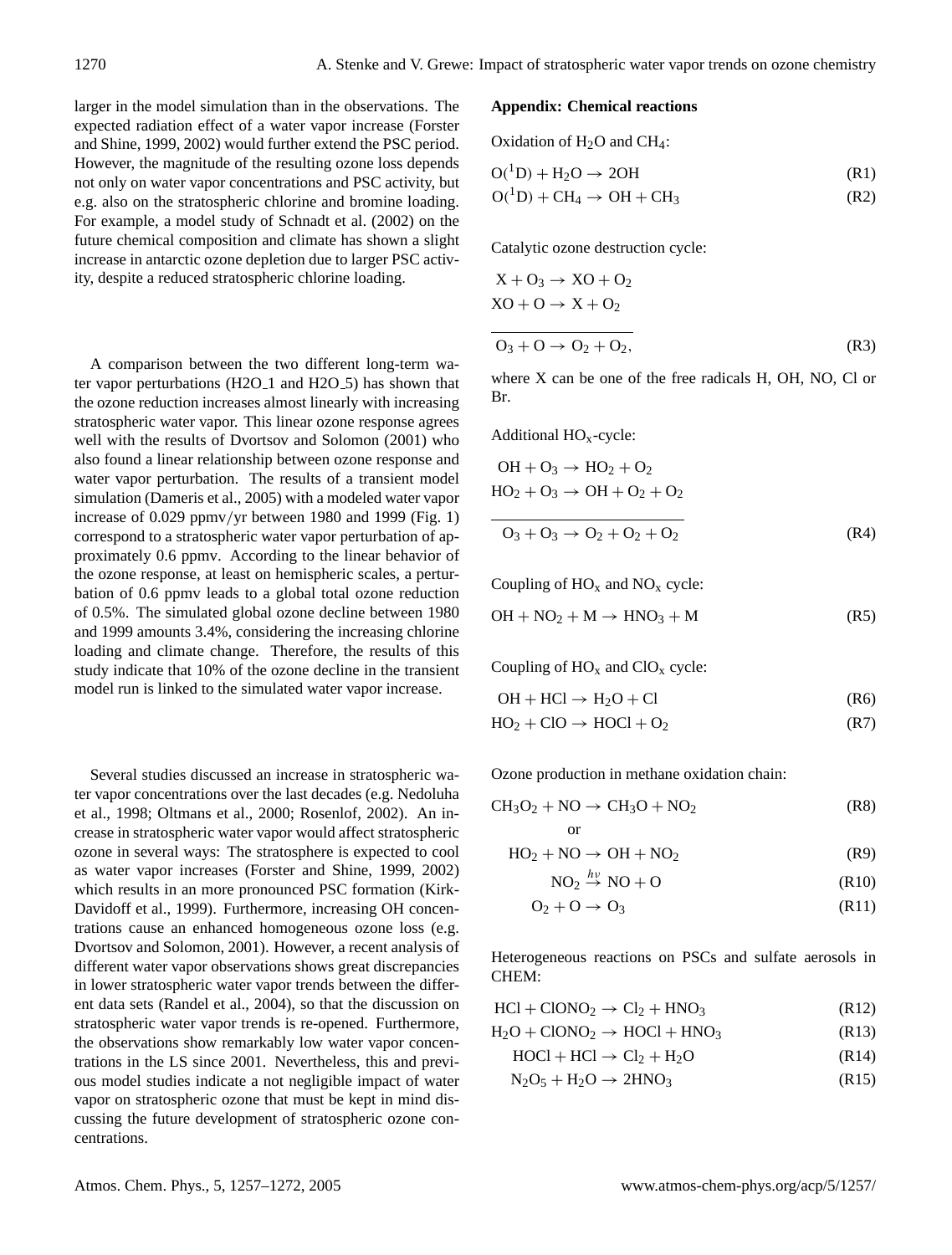*Acknowledgements.* This study was partially funded by the EU project SCENIC. The model simulations were performed on the NEC SX-6 high performance computer of the German Climate Computing Centre (DKRZ), Hamburg. We thank M. Ponater for his helpful answers concerning the "last secrets" of the model EC-HAM4.L39(DLR)/CHEM and H. Vömel for providing the Boulder water vapor dataset. J. Austin, P. Haynes and an anonymous referee are kindly acknowledged for their constructive reviews and helpful suggestions.

Edited by: P. H. Haynes

# **References**

- <span id="page-14-11"></span>Austin, J., Butchart, N., and Swinbank, R. S.: Sensitivity of ozone and temperature to vertical resolution in a GCM with coupled stratospheric chemistry, Q. J. R. Meteorol. Soc., 123, 1405–1431, 1997.
- <span id="page-14-12"></span>Austin, J., Shindell, D., Beagley, S. R., Brühl, C., Dameris, M., Manzini, E., Nagashima, T., Newman, P., Pawson, S., Pitari, G., Rozanov, E., Schnadt, C., and Shepherd, T. G.: Uncertainties and assessments of chemistry-climate models of the stratosphere, Atmos. Chem. Phys., 3, 1–27, 2003,

**[SRef-ID: 1680-7324/acp/2003-3-1](http://direct.sref.org/1680-7324/acp/2003-3-1)**.

- <span id="page-14-0"></span>Bates, D. R. and Nicolet, M.: The photochemistry of atmospheric water vapor, J. Geophys. Res., 55, 301–327, 1950.
- <span id="page-14-15"></span>Benkovitz, C. M., Scholtz, M. T., Pacyna, J., Tarrason, L., Dignon, J., Voldner, E. C., Spiro, P. A., Logan, J. A., and Graedel, T. E.: Global gridded inventories of anthropogenic emissions of sulfur and nitrogen, J. Geophys. Res., 101, 29 239–29 253, 1996.
- <span id="page-14-9"></span>Brühl, C. and Crutzen, P. J.: MPIC two-dimensional model, in The atmospheric effects of stratospheric aircraft: Report of the 1992 models and measurement workshop, edited by: Prather, M. and Remsberg, E., NASA Reference Publ. 1292, pp. 703–706, Washington, DC, 1993.
- <span id="page-14-5"></span>Considine, D. B., Rosenfield, J. E., and Fleming, E. L.: An interactive model study of the influence of the Mount Pinatubo aerosol on stratospheric methane and water trends, J. Geophys. Res., 106, 27 711–27 727, 2001.
- <span id="page-14-2"></span>Dameris, M., Grewe, V., Ponater, M., Deckert, R., Eyring, V., Mager, F., Matthes, S., Schnadt, C., Stenke, A., Steil, B., Brühl, C., and Giorgetta, M. A.: Long-term changes and variability in a transient simulation with a chemistry-climate model employing realistic forcing, Atmos. Chem. Phys. Discuss., 5, 2297–2353, 2005,

#### **[SRef-ID: 1680-7375/acpd/2005-5-2297](http://direct.sref.org/1680-7375/acpd/2005-5-2297)**.

- <span id="page-14-21"></span>DeFoor, T. E., Robinson, E., and Ryan, S.: Early lidar observations of the June '91 Pinatubo eruption plume at Mauna Loa Observatory, Hawaii, Geophys. Res. Lett., 19, 187–190, 1992.
- <span id="page-14-4"></span>Dvortsov, V. L. and Solomon, S.: Response of the stratospheric temperatures and ozone to past and future increases in stratospheric humidity, J. Geophys. Res., 106, 7505–7514, 2001.
- <span id="page-14-1"></span>Evans, S. J., Toumi, R., Harries, J. E., Chipperfield, M. P., and Russell III, J. M.: Trends in the stratospheric humidity and the sensitivity of ozone to these trends, J. Geophys. Res., 103, 8715–8725, 1998.
- <span id="page-14-3"></span>Fioletov, V. E., Bodeker, G. E., Miller, A. J., McPeters, R. D., and Stolarski, R.: Global and zonal total ozone variations estimated

from ground-based and satellite measurements: 1964–2000, J. Geophys. Res., 107, 4647, doi:10.1029/2001JD001350, 2002.

- <span id="page-14-24"></span>Forster, P. M. de F. and Shine, K. P.: Stratospheric water vapour changes as a possible contributor to observed stratospheric cooling, Geophys. Res. Lett., 26, 3309–3312, 1999.
- <span id="page-14-25"></span>Forster, P. M. de F. and Shine, K. P.: Assessing the climate impact of trends in stratospheric water vapor, Geophys. Res. Lett., 29, 1086, doi:10.1029/2001GL013909, 2002.
- <span id="page-14-10"></span>Grewe, V., Brunner, D., Dameris, M., Grenfell, J. L., Hein, R., Shindell, D., and Staehelin, J.: Origin and variability of upper tropospheric nitrogen oxides and ozone at northern mid-latitudes, Atmos. Environ., 35, 3421–3433, 2001.
- <span id="page-14-18"></span>Grewe, V., Dameris, M., Fichter, C., and Sausen, R.: Impact of aircraft  $NO<sub>x</sub>$  emissions. Part 1: Interactively coupled climatechemistry simulations and sensitivities to climate-chemistry feedback, lightning and model resolution, Meteorol. Z., 3, 177– 186, 2002.
- <span id="page-14-17"></span>Grewe, V., Shindell, D. T., and Eyring, V.: The impact of horizontal transport on the chemical composition in the tropopause region: Lightning  $NO<sub>x</sub>$  and streamers, Adv. Space Res., 33, 1058–1061, 2004.
- <span id="page-14-13"></span>Hanisco, T. F., Lanzendorf, E. J., Wennberg, P. O., Perkins, K. K., Stimpfle, R. M., Voss, P. B., Anderson, J. G., Cohen, R. C., Fahey, D. W., Gao, R. S., Hintsa, E. J., Salawitch, R. J., Margitan, J. J., McElroy, C. T., and Midwinter, C.: Sources, sinks and the distribution of OH in the lower stratosphere, J. Phys. Chem. A, 105, 1543–1553, 2001.
- <span id="page-14-19"></span>Hanson, D. and Mauersberger, K.: Laboratory studies of nitric acid trihydrate: Implications for the south polar stratosphere, Geophys. Res. Lett., 15, 855–858, 1988.
- <span id="page-14-16"></span>Hao, W. M., Liu, M.-H., and Crutzen, P. J.: Estimates of annual and regional releases of  $CO<sub>2</sub>$  and other trace gases to the atmosphere from fires in the tropics, based on the FAO statistics for the period 1975–1980, Vol. 84 of Fire in the Tropical Biota, Ecological Studies, pp. 440–462, Springer-Verlag, New York, 1990.
- <span id="page-14-6"></span>Hein, R., Dameris, M., Schnadt, C., Land, C., Grewe, V., Köhler, I., Ponater, M., Sausen, R., Steil, B., Landgraf, J., and Brühl, C.: Results of an interactively coupled atmospheric chemistry– general circulation model: comparison with oberservations, Ann. Geophys., 19, 435–457, 2001,
	- **[SRef-ID: 1432-0576/ag/2001-19-435](http://direct.sref.org/1432-0576/ag/2001-19-435)**.
- <span id="page-14-23"></span>IPCC (Intergovernmental Panel on Climate Change): Aviation and the global atmosphere, 373 pp., Cambridge University Press, Cambridge, UK, 1999.
- <span id="page-14-8"></span>IPCC (Intergovernmental Panel on Climate Change): Climate Change 2001 – The scientific basis, 881 pp., Cambridge University Press, New York, USA, 2001.
- <span id="page-14-22"></span>Kinne, S., Toon, O. B., and Prather, M. J.: Buffering of stratospheric circulation by changing amounts of tropical ozone – a Pinatubo case study, Geophys. Res. Lett., 19, 1927–1930, 1992.
- <span id="page-14-20"></span>Kirk-Davidoff, D. B., Hintsa, E. J., Anderson, J. G., and Keith, D. W.: The effect of climate change on ozone depletion through changes in stratospheric water vapour, Nature, 402, 399–401, 1999.
- <span id="page-14-7"></span>Land, C., Ponater, M., Sausen, R., and Roeckner, E.: The ECHAM4.L39(DLR) atmosphere GCM – Technical description and model climatology, DLR Forschungsbericht 1999-31, ISSN 1434-8454, Köln, 1999.
- <span id="page-14-14"></span>Lawrence, M. G., Jöckel, P., and von Kuhlmann, R.: What does the